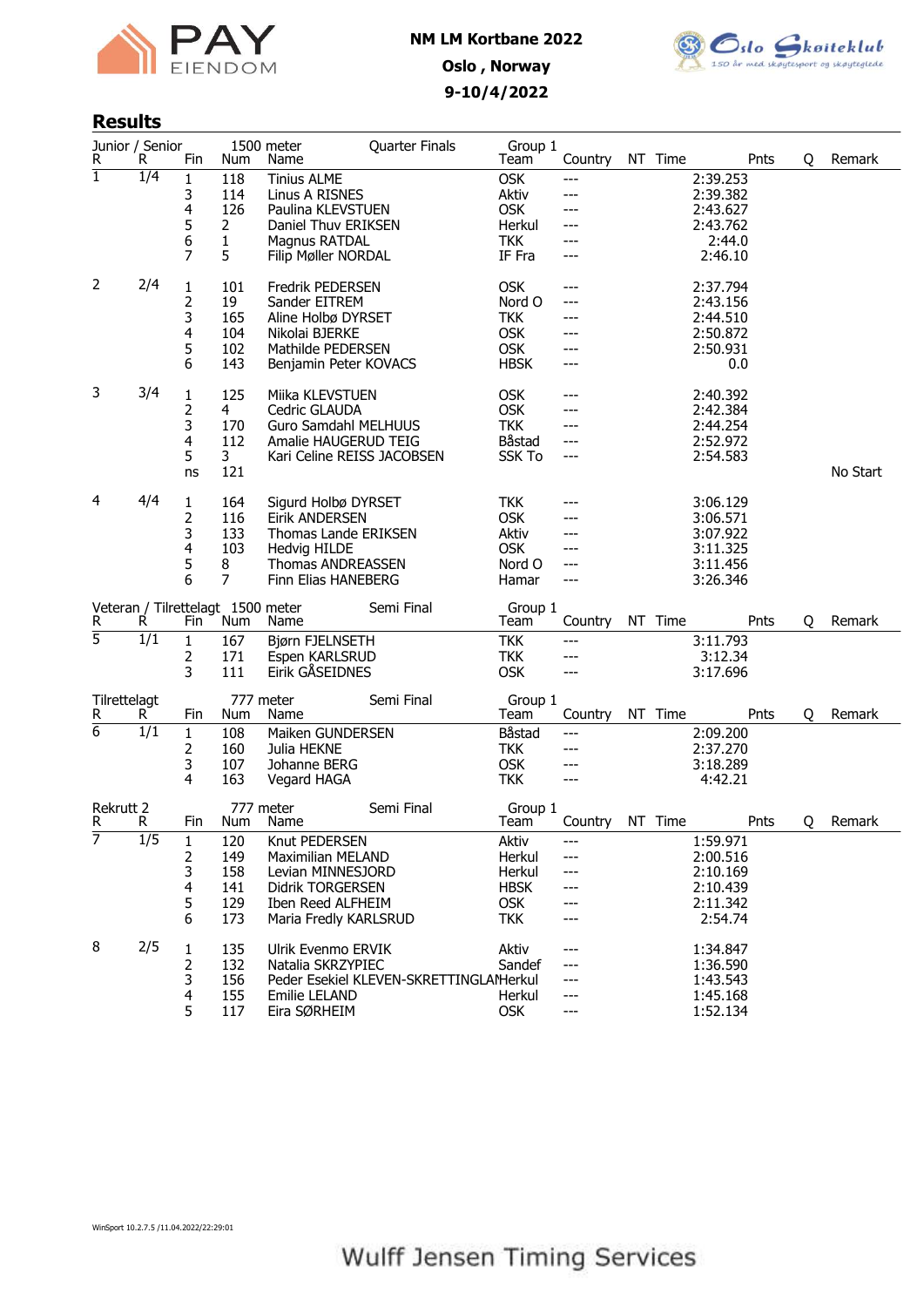



# 9-10/4/2022

| <b>Results</b>  |                       |                                 |                                         |                                                                                                                                                          |                                                                                        |                                              |                                                                      |      |   |           |
|-----------------|-----------------------|---------------------------------|-----------------------------------------|----------------------------------------------------------------------------------------------------------------------------------------------------------|----------------------------------------------------------------------------------------|----------------------------------------------|----------------------------------------------------------------------|------|---|-----------|
| 9               | 3/5                   | 1<br>2<br>3<br>4<br>5<br>dnf    | 122<br>161<br>142<br>172<br>128<br>148  | Josephine STENBACK<br>Synne TUVA<br>Tinius André DOKKEN<br>Sara Fredly KARLSRUD<br>Chen CHU<br>Oda BERGERSEN                                             | <b>OSK</b><br><b>TKK</b><br><b>HBSK</b><br><b>TKK</b><br><b>OSK</b><br>Herkul          | ---<br>---<br>---<br>$---$<br>---<br>$---$   | 1:36.106<br>1:43.292<br>1:50.874<br>2:03.402<br>2:08.532             |      |   | No Finish |
| 10              | 4/5                   | 1<br>2<br>3<br>4<br>5<br>6      | 166<br>162<br>123<br>124<br>146<br>144  | Marie HAUGNÆSS<br>Rikke Amdal EDVARDSEN<br>Sunniva Haug JOHANNESSEN<br>Augustine KAPER<br>Alma BERGERSEN<br>Markus Frimann HANSEN                        | <b>TKK</b><br><b>TKK</b><br>Aktiv<br><b>OSK</b><br>Herkul<br><b>HBSK</b>               | $---$<br>---<br>---<br>---<br>$---$          | 1:43.838<br>1:46.993<br>1:48.605<br>1:50.624<br>1:53.572<br>2:05.358 |      |   |           |
| 11              | 5/5                   | 1<br>2<br>3<br>4<br>5<br>6      | 131<br>119<br>151<br>174<br>157<br>140  | Jenny Skjæveland SOLHAUG<br>Ella WOTHERSPOON<br>Tørres Bjørge SKAGOSET<br>Leonardo MOTA<br>Adrian KNUDSEN<br>Benjamin BLOM                               | Sandef<br><b>OSK</b><br>Herkul<br><b>TKK</b><br>Herkul<br><b>HBSK</b>                  | $---$<br>---<br>$---$<br>---<br>$---$<br>--- | 1:35.450<br>1:37.181<br>1:45.191<br>2:06.70<br>2:07.376<br>2:38.369  |      |   |           |
| Rekrutt<br>R    | R.                    | Fin                             | Num                                     | 333 meter<br>Semi Final<br>Name                                                                                                                          | Group 1<br>Team                                                                        | Country                                      | NT Time                                                              | Pnts | Q | Remark    |
| $\overline{12}$ | 1/4                   | 1<br>2<br>3<br>4<br>5<br>6      | 138<br>168<br>105<br>106<br>139<br>169  | Emil Flygind LARSEN<br>Julia NERDAHL-HOFF<br>Øydis LUTNES<br>Solveig LUTNES<br><b>Helle Wulff JENSEN</b><br>Kasper AMDAL-EDVARDSEN                       | <b>HBSK</b><br><b>TKK</b><br><b>OSK</b><br>OSK<br><b>HBSK</b><br><b>TKK</b>            | ---<br>$---$<br>---<br>$---$<br>---<br>$---$ | 56.781<br>1:00.285<br>1:13.494<br>1:16.877<br>1:18.782<br>1:27.248   |      |   |           |
| 13              | 2/4                   | 1<br>2<br>3<br>4<br>ns          | 147<br>11<br>136<br>113<br>153          | <b>Eirik BERGERSEN</b><br>Anna JUVIK<br>Edvin Knutsen SKOLEM<br>Tilje Ingveig BJØRSETH<br><b>Tobias LANGSEID</b>                                         | Herkul<br><b>TKK</b><br><b>HBSK</b><br><b>OSK</b><br>Herkul                            | ---<br>---<br>$---$<br>---<br>$---$          | 50.579<br>59.250<br>1:05.875<br>1:21.362                             |      |   | No Start  |
| 14              | 3/4                   | 1<br>2<br>3<br>4<br>ns          | 150<br>152<br>10<br>130<br>115          | Johannes MELAND<br>Felix Bjørge SKAGSOSET<br>Andreas JUVIK<br><b>Tora Reed ALFHEIM</b><br>Ella KARAKAS                                                   | Herkul<br>Herkul<br><b>TKK</b><br><b>OSK</b><br><b>OSK</b>                             | $---$<br>$---$<br>---<br>---<br>---          | 52.226<br>52.845<br>1:01.660<br>1:19.577                             |      |   | No Start  |
| 15              | 4/4                   | 1<br>2<br>3<br>4<br>5<br>6      | 145<br>154<br>137<br>175<br>12<br>109   | Malin Skau BJØRGE<br>Julie LELAND<br>Elise Knutsen SKOLEM<br>Nicolas MOTA<br>Eirin JUVIK<br>Sofia COLBENSEN TVETEN                                       | Herkul<br>Herkul<br><b>HBSK</b><br><b>TKK</b><br><b>TKK</b><br><b>OSK</b>              | $---$<br>$---$                               | 46.178<br>49.900<br>54.836<br>1:19.211<br>1:21.317<br>1:28.131       |      |   |           |
| R.              | Junior / Senior<br>R. | Fin                             | Num                                     | 1500 meter<br>Semi Final<br>Name                                                                                                                         | Group 1<br>Team                                                                        | Country                                      | NT Time                                                              | Pnts | Q | Remark    |
| $\overline{16}$ | $\overline{1/3}$      | 1<br>2<br>3<br>4<br>5<br>6<br>7 | 101<br>116<br>4<br>8<br>165<br>126<br>3 | Fredrik PEDERSEN<br>Eirik ANDERSEN<br>Cedric GLAUDA<br><b>Thomas ANDREASSEN</b><br>Aline Holbø DYRSET<br>Paulina KLEVSTUEN<br>Kari Celine REISS JACOBSEN | <b>OSK</b><br><b>OSK</b><br><b>OSK</b><br>Nord O<br><b>TKK</b><br><b>OSK</b><br>SSK To | ---<br>---<br>---<br>---                     | 2:34.475<br>2:35.16<br>2:40.67<br>2:48.23<br>3:15.64<br>3:18.75      | 0.0  |   |           |

WinSport 10.2.7.5 /11.04.2022/22:29:01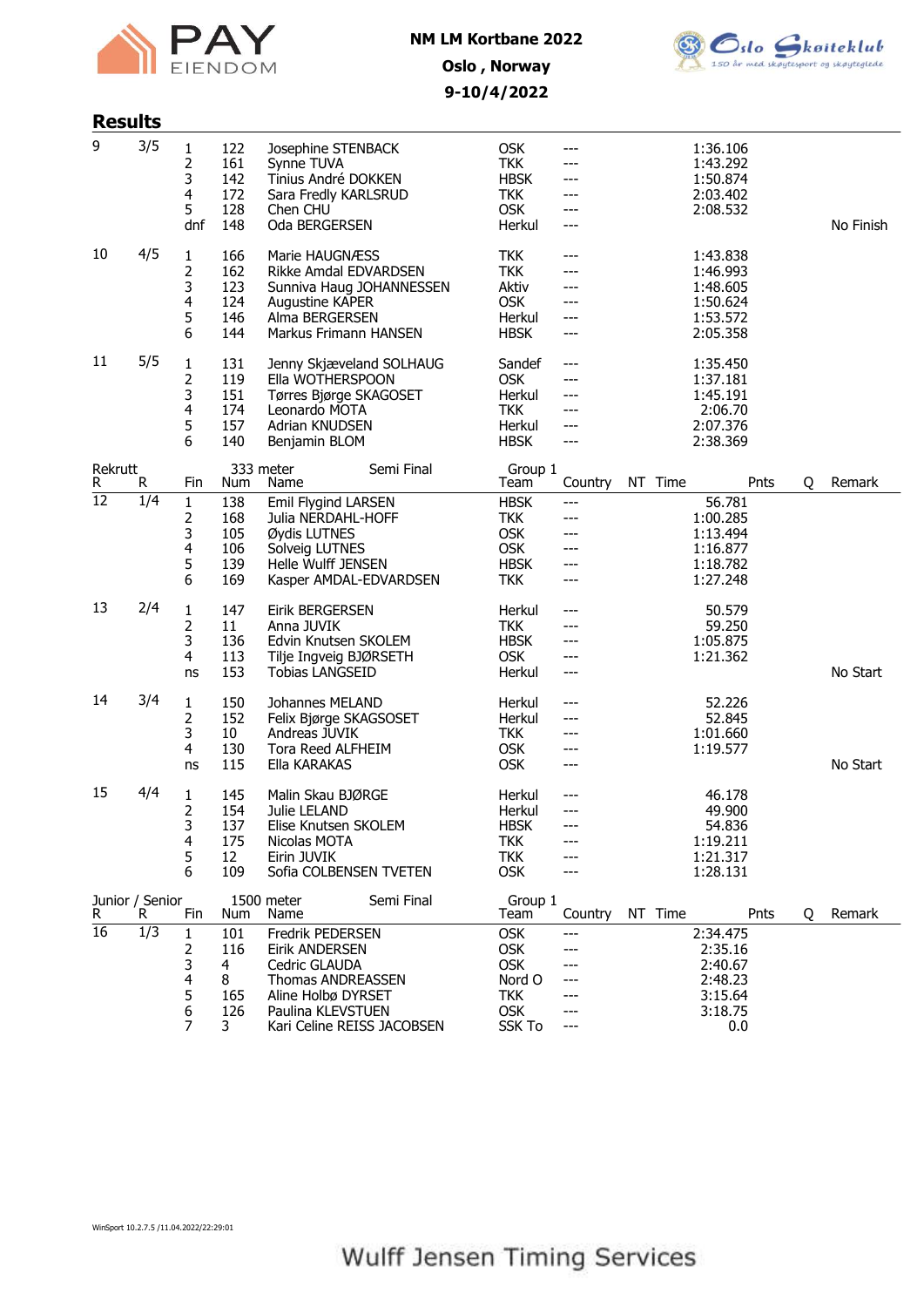



# 9-10/4/2022

| <b>Results</b>                              |                                     |                                                       |                                                                                                                                                                                                 |                                                                                        |                                                     |    |                                                                                 |      |   |                            |
|---------------------------------------------|-------------------------------------|-------------------------------------------------------|-------------------------------------------------------------------------------------------------------------------------------------------------------------------------------------------------|----------------------------------------------------------------------------------------|-----------------------------------------------------|----|---------------------------------------------------------------------------------|------|---|----------------------------|
| 2/3<br>17                                   | 1<br>2<br>3<br>4<br>5<br>6<br>7     | 164<br>114<br>133<br>104<br>1<br>143<br>112           | Sigurd Holbø DYRSET<br>Linus A RISNES<br><b>Thomas Lande ERIKSEN</b><br>Nikolai BJERKE<br>Magnus RATDAL<br>Benjamin Peter KOVACS<br>Amalie HAUGERUD TEIG                                        | <b>TKK</b><br>Aktiv<br>Aktiv<br><b>OSK</b><br><b>TKK</b><br><b>HBSK</b><br>Båstad      | ---<br>---<br>---<br>$---$<br>$---$                 |    | 2:32.737<br>2:33.998<br>2:35.64<br>2:42.723<br>2:48.550<br>3:03.680<br>3:03.958 |      |   |                            |
| 3/3<br>18                                   | 1<br>2<br>3<br>4<br>5<br>6<br>ns    | 125<br>118<br>19<br>$\mathbf{2}$<br>170<br>103<br>102 | Miika KLEVSTUEN<br><b>Tinius ALME</b><br>Sander EITREM<br>Daniel Thuv ERIKSEN<br>Guro Samdahl MELHUUS<br>Hedvig HILDE<br>Mathilde PEDERSEN                                                      | <b>OSK</b><br><b>OSK</b><br>Nord O<br>Herkul<br><b>TKK</b><br><b>OSK</b><br><b>OSK</b> | ---<br>---<br>---<br>$---$<br>---<br>---            |    | 2:32.710<br>2:34.591<br>2:36.121<br>2:37.420<br>2:37.505<br>3:04.504            |      |   | No Start                   |
| Veteran / Tilrettelagt 1500 meter<br>R<br>R | Fin                                 | Num                                                   | Final<br>Name                                                                                                                                                                                   | Group 1<br>Team                                                                        | Country                                             |    | NT Time                                                                         | Pnts | Q | Remark                     |
| 19<br>1/1                                   | 1<br>2<br>3                         | 167<br>171<br>111                                     | <b>Bjørn FJELNSETH</b><br><b>Espen KARLSRUD</b><br><b>Eirik GÅSEIDNES</b>                                                                                                                       | <b>TKK</b><br><b>TKK</b><br><b>OSK</b>                                                 | ---<br>---<br>---                                   |    | 3:09.841<br>3:11.10<br>3:14.588                                                 |      |   |                            |
| Tilrettelagt                                |                                     |                                                       | 777 meter<br>Final<br>Name                                                                                                                                                                      | Group 1                                                                                |                                                     |    | NT Time                                                                         |      |   | Remark                     |
| R<br>R.<br>20<br>$\overline{1/1}$           | Fin<br>1<br>2<br>3<br>4             | Num<br>108<br>107<br>160<br>163                       | <b>Maiken GUNDERSEN</b><br><b>Johanne BERG</b><br><b>Julia HEKNE</b><br><b>Vegard HAGA</b>                                                                                                      | Team<br><b>Båstad</b><br><b>OSK</b><br><b>TKK</b><br><b>TKK</b>                        | Country<br>---<br>---<br>---                        |    | 1:55.660<br>2:35.633<br>3:03.551<br>4:33.167                                    | Pnts | Q |                            |
| <b>Rekrutt 2</b><br>R<br>R.                 | Fin                                 | Num                                                   | 777 meter<br>Final<br>Name                                                                                                                                                                      | Group 5<br>Team                                                                        | Country                                             |    | NT Time                                                                         | Pnts | Q | Remark                     |
| 21<br>$\overline{1/1}$                      | 1<br>2<br>3<br>4<br>5               | 148<br>144<br>129<br>140<br>173                       | <b>Oda BERGERSEN</b><br><b>Markus Frimann HANSEN</b><br><b>Iben Reed ALFHEIM</b><br><b>Benjamin BLOM</b><br><b>Maria Fredly KARLSRUD</b>                                                        | Herkul<br><b>HBSK</b><br>OSK<br><b>HBSK</b><br><b>TKK</b>                              | ---<br>---<br>---<br>$- - -$<br>---                 |    | 1:44.731<br>1:55.240<br>1:55.383<br>2:27.280<br>2:33.537                        |      |   |                            |
| Rekrutt 2<br>R<br>R                         | Fin                                 | Num                                                   | 777 meter<br>Final<br>Name                                                                                                                                                                      | Group 4<br>Team                                                                        | Country                                             | NT | Time                                                                            | Pnts | Q | Remark                     |
| 22<br>$\overline{1/1}$                      | 1<br>2<br>з<br>4<br>5<br>ns         | 157<br>146<br>141<br>117<br>174<br>128                | <b>Adrian KNUDSEN</b><br><b>Alma BERGERSEN</b><br><b>Didrik TORGERSEN</b><br>Eira SØRHEIM<br><b>Leonardo MOTA</b><br><b>Chen CHU</b>                                                            | Herkul<br><b>Herkul</b><br><b>HBSK</b><br><b>OSK</b><br><b>TKK</b><br><b>OSK</b>       | ---<br>---<br>---<br>---<br>$- - -$                 |    | 1:50.5<br>1:50.70<br>1:51.73<br>1:52.10<br>1:52.78                              |      |   | <b>No Start</b>            |
| Rekrutt 2<br>R<br>R.                        | Fin                                 | Num                                                   | 777 meter<br>Final<br>Name                                                                                                                                                                      | Group 3<br>Team                                                                        | Country                                             |    | NT Time                                                                         | Pnts | Q | Remark                     |
| 23<br>1/1                                   | 1<br>2<br>3<br>4<br>5<br>6          | 124<br>123<br>155<br>142<br>158<br>172                | <b>Augustine KAPER</b><br><b>Sunniva Haug JOHANNESSEN</b><br><b>Emilie LELAND</b><br><b>Tinius André DOKKEN</b><br><b>Levian MINNESJORD</b><br><b>Sara Fredly KARLSRUD</b>                      | <b>OSK</b><br>Aktiv<br><b>Herkul</b><br><b>HBSK</b><br><b>Herkul</b><br><b>TKK</b>     | ---<br>---<br>---<br>---<br>---                     |    | 1:39.817<br>1:40.374<br>1:45.161<br>1:50.606<br>1:51.678<br>2:03.273            |      |   |                            |
| Rekrutt 2                                   |                                     |                                                       | 777 meter<br>Final                                                                                                                                                                              | Group 2                                                                                |                                                     |    |                                                                                 |      |   |                            |
| R<br>R.<br>24<br>1/1                        | Fin<br>1<br>2<br>3<br>4<br>5<br>dnf | Num<br>156<br>151<br>119<br>149<br>162<br>161         | Name<br><b>Peder Esekiel KLEVEN-SKRETTINHerkul</b><br><b>Tørres Bjørge SKAGOSET</b><br><b>Ella WOTHERSPOON</b><br><b>Maximilian MELAND</b><br><b>Rikke Amdal EDVARDSEN</b><br><b>Synne TUVA</b> | Team<br><b>Herkul</b><br><b>OSK</b><br><b>Herkul</b><br><b>TKK</b><br><b>TKK</b>       | Country<br>---<br>$---$<br>---<br>---<br>---<br>--- |    | NT Time<br>1:43.531<br>1:43.879<br>1:46.582<br>1:51.807<br>1:57.217             | Pnts | Q | Remark<br><b>No Finish</b> |

WinSport 10.2.7.5 /11.04.2022/22:29:01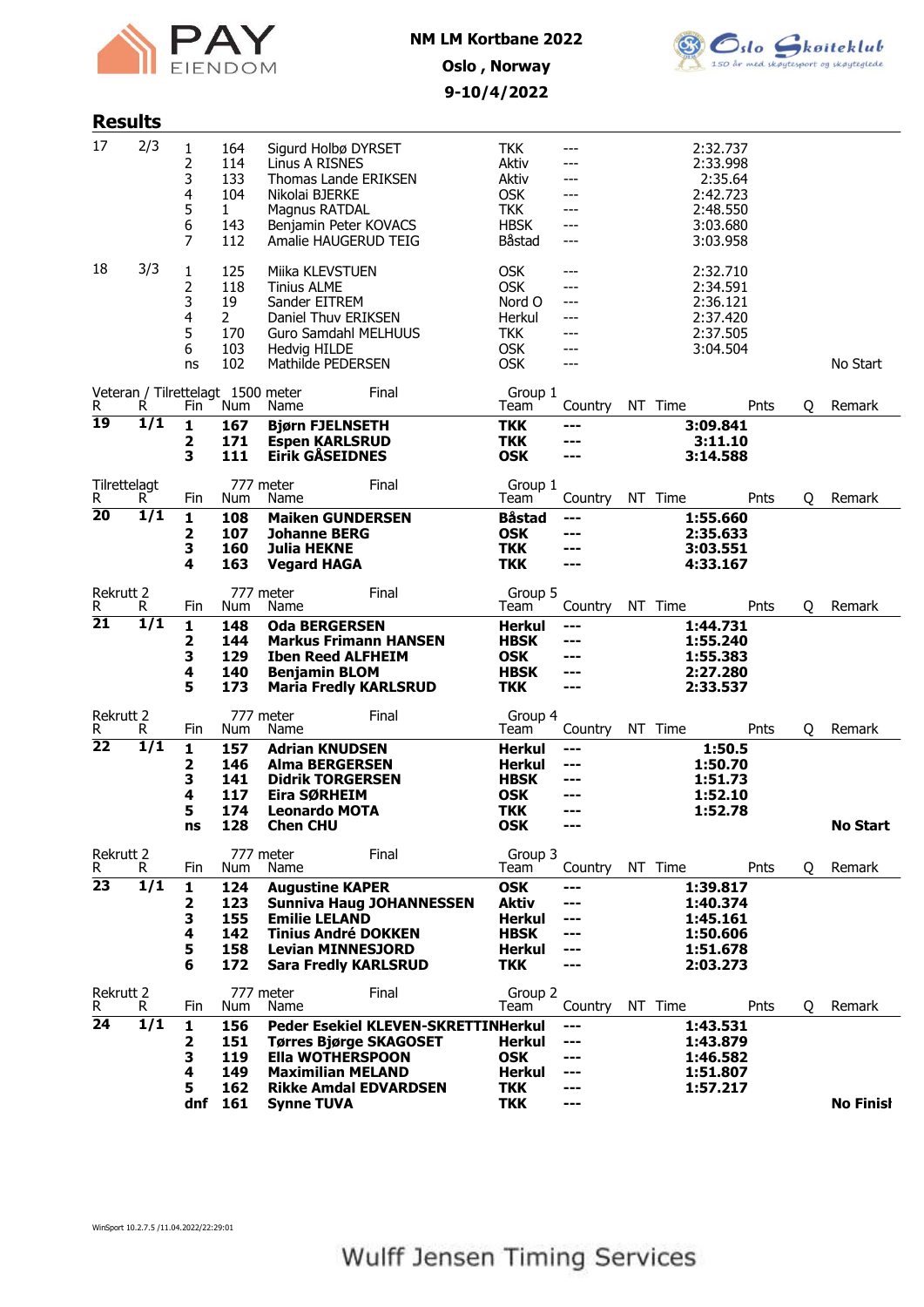



#### Results

|                      | <b>Rekrutt 2</b><br>R. | Fin            | Num                     | 777 meter<br>Name                                 | Final                                                             | Group 1<br>Team              | Country    | NT Time | Pnts                 | Q | Remark                             |
|----------------------|------------------------|----------------|-------------------------|---------------------------------------------------|-------------------------------------------------------------------|------------------------------|------------|---------|----------------------|---|------------------------------------|
| 25                   | 1/1                    | 1<br>2         | 135<br>120              | <b>Ulrik Evenmo ERVIK</b><br><b>Knut PEDERSEN</b> |                                                                   | <b>Aktiv</b><br>Aktiv        | ---<br>--- |         | 1:38.67<br>1:38.280  |   |                                    |
|                      |                        | 3              | 131                     |                                                   | <b>Jenny Skjæveland SOLHAUG</b>                                   | <b>Sandef</b>                | ---        |         | 1:43.802             |   |                                    |
|                      |                        | 4              | 122                     | <b>Josephine STENBACK</b>                         |                                                                   | <b>OSK</b>                   | ---        |         | 1:45.901             |   |                                    |
|                      |                        | 5              | 132                     | Natalia SKRZYPIEC                                 |                                                                   | <b>Sandef</b>                | ---        |         | 1:55.280             |   |                                    |
|                      |                        | 6              | 166                     | <b>Marie HAUGNÆSS</b>                             |                                                                   | <b>TKK</b>                   | ---        |         | 2:02.212             |   |                                    |
| Rekrutt<br>R         | R                      | Fin            | Num                     | 333 meter<br>Name                                 | Final                                                             | Group 4<br>Team              | Country    | NT Time | Pnts                 | Q | Remark                             |
| 26                   | 1/1                    | 1              | 169                     |                                                   | <b>Kasper AMDAL-EDVARDSEN</b>                                     | TKK                          | ---        |         | 1:11.332             |   |                                    |
|                      |                        | 2              | 109                     |                                                   | <b>Sofia COLBENSEN TVETEN</b>                                     | <b>OSK</b>                   | ---        |         | 1:29.274             |   |                                    |
|                      |                        | ns<br>ns       | 153<br>115              | <b>Tobias LANGSEID</b><br><b>Ella KARAKAS</b>     |                                                                   | Herkul<br><b>OSK</b>         | ---<br>--- |         |                      |   | <b>No Start</b><br><b>No Start</b> |
|                      |                        |                |                         |                                                   |                                                                   |                              |            |         |                      |   |                                    |
| Rekrutt              |                        |                |                         | 333 meter                                         | Final                                                             | Group 3                      |            |         |                      |   |                                    |
| R<br>$\overline{27}$ | R<br>1/1               | Fin            | Num                     | Name                                              |                                                                   | Team                         | Country    | NT Time | Pnts                 | Q | Remark                             |
|                      |                        | 1              | 130                     | <b>Tora Reed ALFHEIM</b>                          |                                                                   | <b>OSK</b>                   | ---<br>--- |         | 1:06.791             |   |                                    |
|                      |                        | 2<br>З         | 175<br>106              | <b>Nicolas MOTA</b><br><b>Solveig LUTNES</b>      |                                                                   | TKK<br><b>OSK</b>            | ---        |         | 1:07.116<br>1:14.295 |   |                                    |
|                      |                        | 4              | 12                      | <b>Eirin JUVIK</b>                                |                                                                   | <b>TKK</b>                   |            |         | 1:14.581             |   |                                    |
|                      |                        | 5              | 139                     | <b>Helle Wulff JENSEN</b>                         |                                                                   | <b>HBSK</b>                  | ---        |         | 1:14.603             |   |                                    |
|                      |                        | 6              | 113                     |                                                   | <b>Tilje Ingveig BJØRSETH</b>                                     | <b>OSK</b>                   | ---        |         | 1:18.418             |   |                                    |
|                      |                        |                |                         |                                                   |                                                                   |                              |            |         |                      |   |                                    |
| Rekrutt<br>R         | R                      | Fin            | Num                     | 333 meter<br>Name                                 | Final                                                             | Group 2<br>Team              | Country    | NT Time | Pnts                 | Q | Remark                             |
| 28                   | $\overline{1/1}$       | 1              | 11                      | Anna JUVIK                                        |                                                                   | <b>TKK</b>                   | ---        |         | 1:00.643             |   |                                    |
|                      |                        | 2              | 168                     | <b>Julia NERDAHL-HOFF</b>                         |                                                                   | <b>TKK</b>                   |            |         | 1:00.645             |   |                                    |
|                      |                        | 3              | 10                      | <b>Andreas JUVIK</b>                              |                                                                   | TKK                          | ---        |         | 1:01.652             |   |                                    |
|                      |                        |                |                         |                                                   |                                                                   |                              |            |         |                      |   |                                    |
|                      |                        | 4              | 136                     |                                                   | <b>Edvin Knutsen SKOLEM</b>                                       | <b>HBSK</b>                  | ---        |         | 1:02.124             |   |                                    |
|                      |                        | 5              | 137                     | <b>Elise Knutsen SKOLEM</b>                       |                                                                   | <b>HBSK</b>                  | ---        |         | 1:02.966             |   |                                    |
|                      |                        | 6              | 105                     | Øydis LUTNES                                      |                                                                   | <b>OSK</b>                   | ---        |         | 1:09.371             |   |                                    |
|                      |                        |                |                         |                                                   |                                                                   |                              |            |         |                      |   |                                    |
| Rekrutt<br>R         | R.                     | Fin            | Num                     | 333 meter<br>Name                                 | Final                                                             | Group 1<br>Team              | Country    | NT Time | Pnts                 |   | Remark                             |
| 29                   | $\overline{1/1}$       |                | 145                     |                                                   |                                                                   |                              | ---        |         |                      | Q |                                    |
|                      |                        | 1<br>2         | 152                     | Malin Skau BJØRGE                                 | <b>Felix Bjørge SKAGSOSET</b>                                     | Herkul<br><b>Herkul</b>      | ---        |         | 45.78<br>45.423      |   |                                    |
|                      |                        | 3              | 147                     | <b>Eirik BERGERSEN</b>                            |                                                                   | <b>Herkul</b>                | ---        |         | 46.64                |   |                                    |
|                      |                        | 4              | 154                     | <b>Julie LELAND</b>                               |                                                                   | Herkul                       | ---        |         | 50.982               |   |                                    |
|                      |                        | 5              | 150                     | <b>Johannes MELAND</b>                            |                                                                   | <b>Herkul</b>                | ---        |         | 1:00.410             |   |                                    |
|                      |                        | 6              | 138                     | <b>Emil Flygind LARSEN</b>                        |                                                                   | <b>HBSK</b>                  | ---        |         | 1:05.991             |   |                                    |
|                      |                        |                |                         | 1500 meter                                        | Final                                                             |                              |            |         |                      |   |                                    |
| R                    | Junior / Senior<br>R   | Fin            | Num                     | Name                                              |                                                                   | Group 4<br>Team              | Country    | NT Time | Pnts                 | 0 | Remark                             |
| $\overline{30}$      | $\overline{1/1}$       | 1              | 5                       | <b>Filip Møller NORDAL</b>                        |                                                                   | IF Fra                       | ---        |         | 2:42.681             |   |                                    |
|                      |                        | $\overline{2}$ | $\overline{\mathbf{z}}$ | <b>Finn Elias HANEBERG</b>                        |                                                                   | <b>Hamar</b>                 | ---        |         | 2:56.292             |   |                                    |
|                      |                        | ns             | 121                     |                                                   |                                                                   |                              |            |         |                      |   | <b>No Start</b>                    |
|                      |                        |                |                         |                                                   |                                                                   |                              |            |         |                      |   |                                    |
| R                    | Junior / Senior<br>R   | Fin            | Num                     | 1500 meter<br>Name                                | Final                                                             | Group 3<br>Team              | Country    | NT Time | Pnts                 | Q | Remark                             |
| $\overline{31}$      | $\overline{1/1}$       | 1              | 103                     | <b>Hedvig HILDE</b>                               |                                                                   | <b>OSK</b>                   | ---        |         | 2:50.986             |   |                                    |
|                      |                        | 2              | 126                     | <b>Paulina KLEVSTUEN</b>                          |                                                                   | <b>OSK</b>                   |            |         | 2:51.247             |   |                                    |
|                      |                        | 3              | 165                     | <b>Aline Holbø DYRSET</b>                         |                                                                   | <b>TKK</b>                   | ---        |         | 2:51.337             |   |                                    |
|                      |                        | 4              | 112                     |                                                   | <b>Amalie HAUGERUD TEIG</b>                                       | Båstad                       | ---        |         | 0.0                  |   |                                    |
|                      |                        | 5<br>6         | 3<br>143                |                                                   | <b>Kari Celine REISS JACOBSEN</b><br><b>Benjamin Peter KOVACS</b> | <b>SSK To</b><br><b>HBSK</b> | ---<br>--- |         | 2:56.165<br>3:11.31  |   |                                    |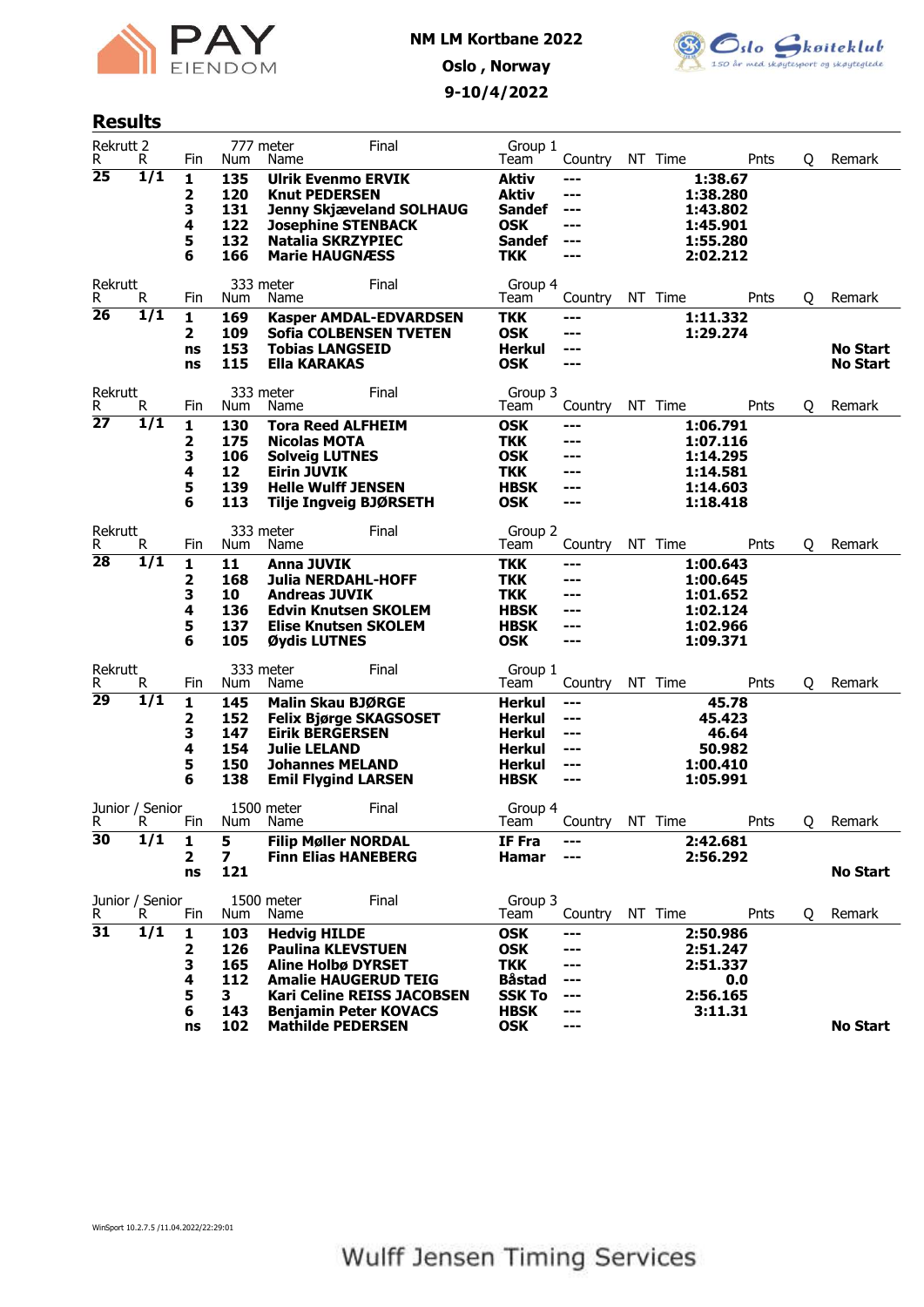



## Results

| R               | Junior / Senior<br>R. | Fin                                        | Num                                                  | 1500 meter<br>Name                                                                                                                                                                     | Final                                  | Group 2<br>Team                                                                                    | Country                                       | NT Time |                                                                                | Pnts                               | Q | Remark    |
|-----------------|-----------------------|--------------------------------------------|------------------------------------------------------|----------------------------------------------------------------------------------------------------------------------------------------------------------------------------------------|----------------------------------------|----------------------------------------------------------------------------------------------------|-----------------------------------------------|---------|--------------------------------------------------------------------------------|------------------------------------|---|-----------|
| $\overline{32}$ | 1/1                   | 1<br>2<br>3<br>4<br>5<br>6<br>7            | 4<br>104<br>19<br>$\mathbf{2}$<br>8<br>170<br>1      | <b>Cedric GLAUDA</b><br><b>Nikolai BJERKE</b><br><b>Sander EITREM</b><br><b>Daniel Thuv ERIKSEN</b><br><b>Thomas ANDREASSEN</b><br><b>Guro Samdahl MELHUUS</b><br><b>Magnus RATDAL</b> |                                        | <b>OSK</b><br><b>OSK</b><br>Nord O<br><b>Herkul</b><br>Nord O<br><b>TKK</b><br><b>TKK</b>          | ---<br>---<br>---<br>---<br>---<br>---<br>--- |         | 2:31.564<br>2:32.61<br>2:32.727<br>2:37.0<br>2:37.138<br>2:41.576<br>2:46.330  | 1                                  |   |           |
| R               | Junior / Senior<br>R. | Fin                                        | Num                                                  | 1500 meter<br>Name                                                                                                                                                                     | Final                                  | Group 1<br>Team                                                                                    | Country                                       | NT Time |                                                                                | Pnts                               | Q | Remark    |
| 33              | 1/1                   | 1<br>2<br>З<br>4<br>5<br>6<br>7            | 125<br>164<br>101<br>118<br>116<br>133<br>114        | <b>Miika KLEVSTUEN</b><br><b>Sigurd Holbø DYRSET</b><br><b>Fredrik PEDERSEN</b><br><b>Tinius ALME</b><br><b>Eirik ANDERSEN</b><br><b>Thomas Lande ERIKSEN</b><br><b>Linus A RISNES</b> |                                        | <b>OSK</b><br><b>TKK</b><br><b>OSK</b><br><b>OSK</b><br><b>OSK</b><br><b>Aktiv</b><br><b>Aktiv</b> | ---<br>---<br>---<br>---<br>---<br>---<br>--- |         | 2:30.330<br>2:30.455<br>2:31.356<br>2:34.1<br>2:37.448<br>2:37.531<br>2:42.145 | 34<br>21<br>13<br>8<br>5<br>3<br>2 |   |           |
| Rekrutt 2<br>R  | R.                    | Fin                                        | Num                                                  | 333 meter<br>Name                                                                                                                                                                      | Quarter Finals                         | Group 1<br>Team                                                                                    | Country                                       | NT Time |                                                                                | Pnts                               | Q | Remark    |
| $\overline{34}$ | 1/4                   | $\mathbf{1}$<br>2<br>3<br>4<br>5<br>6<br>7 | 131<br>162<br>148<br>158<br>144<br>117<br>129        | Jenny Skjæveland SOLHAUG<br>Rikke Amdal EDVARDSEN<br>Oda BERGERSEN<br>Levian MINNESJORD<br>Markus Frimann HANSEN<br>Eira SØRHEIM<br>Iben Reed ALFHEIM                                  |                                        | Sandef<br><b>TKK</b><br>Herkul<br>Herkul<br><b>HBSK</b><br><b>OSK</b><br><b>OSK</b>                | ---<br>---<br>---<br>---<br>---<br>---<br>--- |         | 40.292<br>42.739<br>43.224<br>45.689<br>45.995<br>46.577<br>47.404             |                                    |   |           |
| 35              | 2/4                   | 1<br>2<br>3<br>4<br>5<br>6<br>dnf          | 135<br>142<br>157<br>151<br>172<br>128<br>119        | Ulrik Evenmo ERVIK<br>Tinius André DOKKEN<br>Adrian KNUDSEN<br>Tørres Bjørge SKAGOSET<br>Sara Fredly KARLSRUD<br>Chen CHU<br>Ella WOTHERSPOON                                          |                                        | Aktiv<br><b>HBSK</b><br>Herkul<br>Herkul<br><b>TKK</b><br><b>OSK</b><br><b>OSK</b>                 | ---<br>---<br>---<br>---<br>---<br>---<br>--- |         | 41.696<br>46.63<br>48.490<br>50.24<br>51.2<br>51.333                           |                                    |   | No Finish |
| 36              | 3/4                   | 1<br>2<br>3<br>4<br>5<br>6<br>7<br>8       | 120<br>166<br>156<br>124<br>149<br>132<br>141<br>174 | Knut PEDERSEN<br>Marie HAUGNÆSS<br>Augustine KAPER<br><b>Maximilian MELAND</b><br>Natalia SKRZYPIEC<br>Didrik TORGERSEN<br>Leonardo MOTA                                               | Peder Esekiel KLEVEN-SKRETTINGLAMerkul | Aktiv<br>TKK<br><b>OSK</b><br>Herkul<br>Sandef<br><b>HBSK</b><br><b>TKK</b>                        | ---<br>---<br>---<br>---<br>---<br>---<br>--- |         | 40.662<br>42.793<br>44.9<br>45.625<br>45.723<br>47.919<br>48.460<br>52.117     |                                    |   |           |
| 37              | 4/4                   | 1<br>2<br>3<br>4<br>5<br>6<br>7            | 122<br>123<br>146<br>155<br>161<br>173<br>140        | Josephine STENBACK<br>Sunniva Haug JOHANNESSEN<br>Alma BERGERSEN<br>Emilie LELAND<br>Synne TUVA<br>Maria Fredly KARLSRUD<br>Benjamin BLOM                                              |                                        | <b>OSK</b><br>Aktiv<br>Herkul<br>Herkul<br><b>TKK</b><br><b>TKK</b><br><b>HBSK</b>                 | ---<br>---<br><br>---                         |         | 40.43<br>41.770<br>45.124<br>45.448<br>52.603<br>1:05.157<br>1:13.734          |                                    |   |           |
| Rekrutt<br>R    | R                     | Fin                                        | 111 m<br>Num                                         | Name                                                                                                                                                                                   | Semi Final                             | Group 1<br>Team                                                                                    | Country                                       | NT Time |                                                                                | Pnts                               | Q | Remark    |
| $\overline{38}$ | 1/4                   | $\mathbf{1}$<br>2<br>3<br>4<br>5<br>ns     | 147<br>137<br>175<br>138<br>169<br>153               | <b>Eirik BERGERSEN</b><br>Elise Knutsen SKOLEM<br>Nicolas MOTA<br>Emil Flygind LARSEN<br>Kasper AMDAL-EDVARDSEN<br><b>Tobias LANGSEID</b>                                              |                                        | Herkul<br><b>HBSK</b><br><b>TKK</b><br><b>HBSK</b><br>TKK<br>Herkul                                | ---<br>---<br>---<br>---<br>---<br>---        |         | 17.449<br>20.40<br>24.348<br>24.589<br>34.462                                  |                                    |   | No Start  |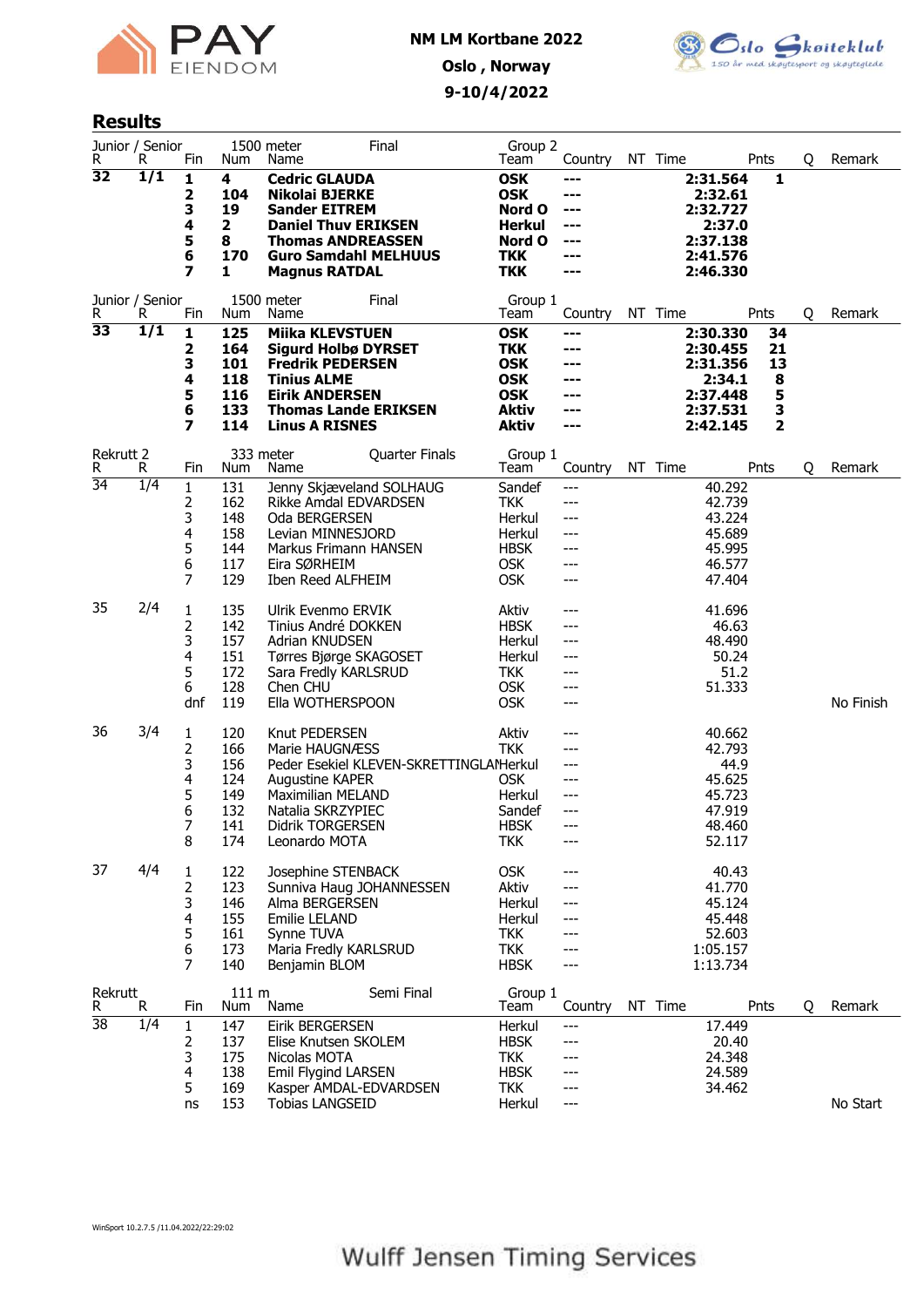



## Oslo , Norway 9-10/4/2022

| <b>Results</b>     |                                       |                                      |                                                  |                                                                                                                  |                |                                                                          |                                     |         |                                                  |      |   |                       |
|--------------------|---------------------------------------|--------------------------------------|--------------------------------------------------|------------------------------------------------------------------------------------------------------------------|----------------|--------------------------------------------------------------------------|-------------------------------------|---------|--------------------------------------------------|------|---|-----------------------|
| 39                 | 2/4                                   | 1<br>$\overline{2}$<br>3<br>4<br>dnf | 152<br>136<br>106<br>113<br>11                   | Felix Bjørge SKAGSOSET<br>Edvin Knutsen SKOLEM<br>Solveig LUTNES<br>Tilje Ingveig BJØRSETH<br>Anna JUVIK         |                | Herkul<br><b>HBSK</b><br><b>OSK</b><br><b>OSK</b><br><b>TKK</b>          | $---$<br>$---$<br>---<br>---        |         | 17.234<br>20.20<br>24.370<br>33.112              |      |   | No Finish             |
| 40                 | 3/4                                   | 1<br>2<br>3<br>4<br>5                | 145<br>168<br>10<br>12<br>139                    | Malin Skau BJØRGE<br>Julia NERDAHL-HOFF<br>Andreas JUVIK<br>Eirin JUVIK<br><b>Helle Wulff JENSEN</b>             |                | Herkul<br><b>TKK</b><br><b>TKK</b><br><b>TKK</b><br><b>HBSK</b>          | ---<br>---<br>---<br>---<br>---     |         | 16.531<br>20.394<br>20.570<br>25.324<br>26.740   |      |   |                       |
| 41                 | 4/4                                   | 1<br>2<br>3<br>4<br>5<br>ns          | 154<br>150<br>130<br>105<br>109<br>115           | Julie LELAND<br>Johannes MELAND<br>Tora Reed ALFHEIM<br>Øydis LUTNES<br>Sofia COLBENSEN TVETEN<br>Ella KARAKAS   |                | Herkul<br>Herkul<br><b>OSK</b><br><b>OSK</b><br><b>OSK</b><br><b>OSK</b> | ---<br>---<br>---<br>---<br>---     |         | 17.851<br>18.581<br>23.542<br>27.6<br>28.957     |      |   | No Start              |
| Tilrettelagt<br>R. | R.                                    | Fin                                  | Num                                              | 500 meter<br>Name                                                                                                | Semi Final     | Group 1<br>Team                                                          | Country                             | NT Time |                                                  | Pnts | 0 | Remark                |
| $\overline{42}$    | $\overline{1/1}$                      | $\mathbf{1}$<br>2<br>3<br>4          | 108<br>160<br>107<br>163                         | Maiken GUNDERSEN<br>Julia HEKNE<br>Johanne BERG<br>Vegard HAGA                                                   |                | Båstad<br><b>TKK</b><br><b>OSK</b><br><b>TKK</b>                         | ---<br>---<br>---<br>---            |         | 1:09.272<br>1:26.90<br>1:34.515<br>2:41.799      |      |   |                       |
| R                  | Veteran / Tilrettelagt 500 meter<br>R | Fin                                  | Num                                              | Name                                                                                                             | Semi Final     | Group 1<br>Team                                                          | Country                             | NT Time |                                                  | Pnts | Q | Remark                |
| $\overline{43}$    | $\overline{1/1}$                      | $\mathbf{1}$<br>2<br>3               | 167<br>171<br>111                                | Biørn FJELNSETH<br>Espen KARLSRUD<br>Eirik GÅSEIDNES                                                             |                | <b>TKK</b><br><b>TKK</b><br><b>OSK</b>                                   | ---<br>---<br>---                   |         | 57.763<br>58.610<br>1:03.465                     |      |   |                       |
| R                  | Junior / Senior<br>R                  | Fin                                  | Num                                              | 500 meter<br>Name                                                                                                | Quarter Finals | Group 1<br>Team                                                          | Country                             | NT Time |                                                  | Pnts | Q | Remark                |
| 44                 | $\overline{1/5}$                      | 1<br>2<br>3<br>4<br>dnf<br>ns        | 125<br>19<br>$\overline{2}$<br>143<br>102<br>159 | Miika KLEVSTUEN<br>Sander EITREM<br>Daniel Thuv ERIKSEN<br>Benjamin Peter KOVACS<br>Mathilde PEDERSEN            |                | <b>OSK</b><br>Nord O<br>Herkul<br><b>HBSK</b><br><b>OSK</b>              | $---$<br>$---$<br>---<br>---<br>--- |         | 44.651<br>50.493<br>50.529<br>55.926             |      |   | No Finish<br>No Start |
| 45                 | 2/5                                   | 1<br>2<br>3<br>4<br>5                | 114<br>118<br>126<br>7<br>1                      | Linus A RISNES<br><b>Tinius ALME</b><br>Paulina KLEVSTUEN<br>Finn Elias HANEBERG<br>Magnus RATDAL                |                | Aktiv<br><b>OSK</b><br>0SK<br>Hamar<br><b>TKK</b>                        | ---<br>$---$<br>---<br>---<br>---   |         | 46.564<br>46.768<br>50.939<br>54.819<br>1:09.653 |      |   |                       |
| 46                 | 3/5                                   | 1<br>2<br>3<br>4<br>5                | 101<br>170<br>5.<br>112<br>104                   | <b>Fredrik PEDERSEN</b><br>Guro Samdahl MELHUUS<br>Filip Møller NORDAL<br>Amalie HAUGERUD TEIG<br>Nikolai BJERKE |                | <b>OSK</b><br><b>TKK</b><br>IF Fra<br>Båstad<br><b>OSK</b>               | ---<br>---<br>---                   |         | 44.922<br>49.351<br>54.449<br>54.772<br>1:09.416 |      |   |                       |
| 47                 | 4/5                                   | 1<br>2<br>3<br>4<br>ns               | 164<br>4<br>3<br>8<br>121                        | Sigurd Holbø DYRSET<br>Cedric GLAUDA<br>Kari Celine REISS JACOBSEN<br>Thomas ANDREASSEN                          |                | <b>TKK</b><br><b>OSK</b><br><b>SSK To</b><br>Nord O                      | ---<br>---<br>---                   |         | 44.746<br>45.20<br>54.796<br>1:17.465            |      |   | No Start              |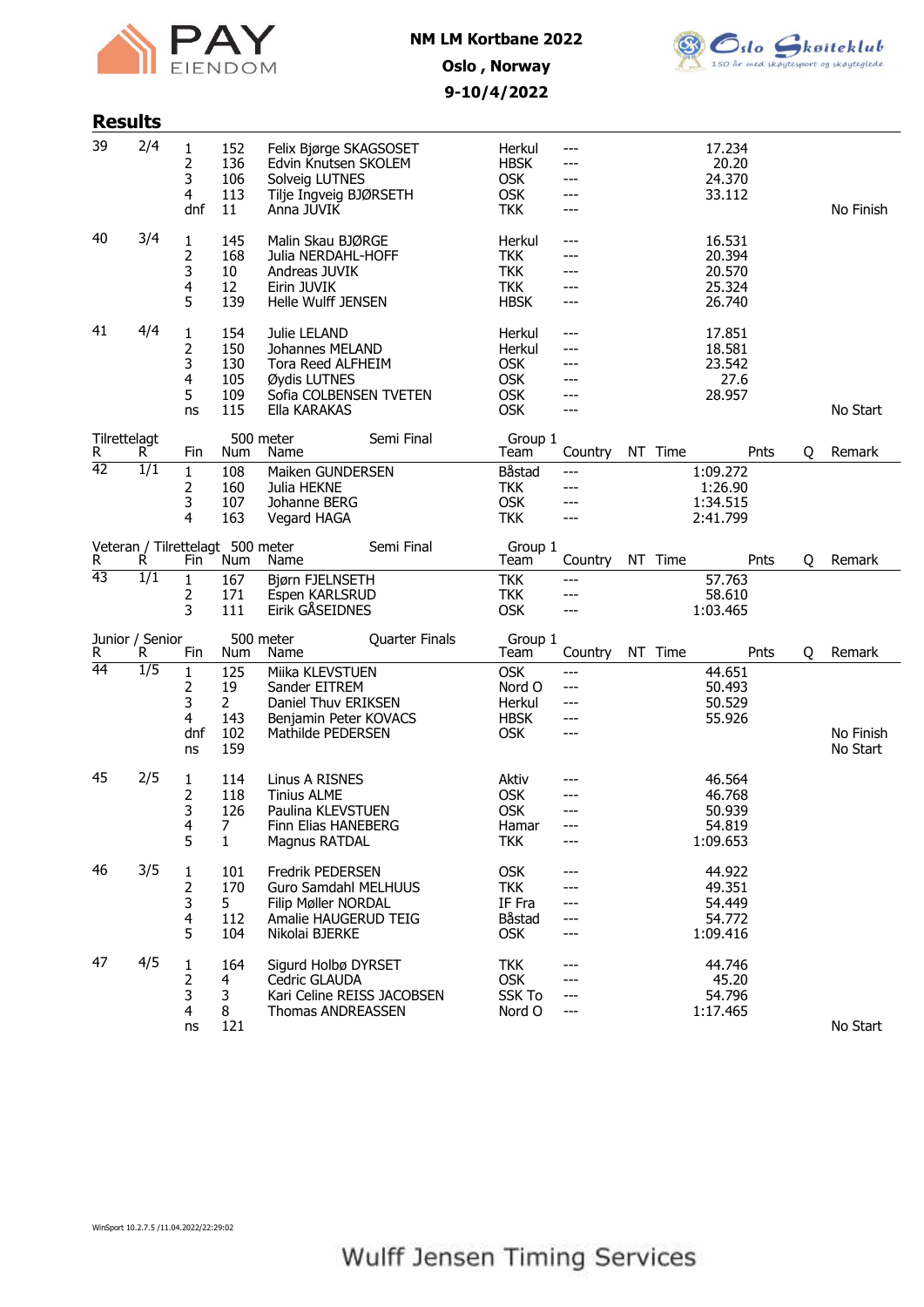



## Oslo , Norway 9-10/4/2022

| <b>Results</b>        |                  |                                   |                                               |                                                                                                                                                                             |            |                                                                                     |                                                   |    |         |                                                            |      |   |                                    |
|-----------------------|------------------|-----------------------------------|-----------------------------------------------|-----------------------------------------------------------------------------------------------------------------------------------------------------------------------------|------------|-------------------------------------------------------------------------------------|---------------------------------------------------|----|---------|------------------------------------------------------------|------|---|------------------------------------|
| 48                    | 5/5              | 1<br>2<br>3<br>4<br>ns<br>ns      | 116<br>133<br>165<br>103<br>9<br>110          | Eirik ANDERSEN<br>Thomas Lande ERIKSEN<br>Aline Holbø DYRSET<br>Hedvig HILDE<br>Fredrik COLBENTSEN-TVETEN                                                                   |            | <b>OSK</b><br>Aktiv<br><b>TKK</b><br><b>OSK</b><br><b>OSK</b>                       | ---<br>---<br>---<br>---                          |    |         | 47.849<br>49.590<br>49.594<br>49.698                       |      |   | No Start<br>No Start               |
| Rekrutt<br>R          | R                | Fin                               | 111 m<br>Num                                  | Name                                                                                                                                                                        | Final      | Group 4<br>Team                                                                     | Countrv                                           |    | NT Time |                                                            | Pnts | Q | Remark                             |
| 49                    | $\overline{1/1}$ | 1<br>$\overline{2}$<br>ns<br>ns   | 11<br>169<br>153<br>115                       | Anna JUVIK<br><b>Kasper AMDAL-EDVARDSEN</b><br>Tobias LANGSEID<br><b>Ella KARAKAS</b>                                                                                       |            | ткк<br><b>TKK</b><br>Herkul<br><b>OSK</b>                                           | ---<br>---<br>---<br>---                          |    |         | 20.142<br>29.279                                           |      |   | <b>No Start</b><br><b>No Start</b> |
| Rekrutt<br>R.         | R.               | Fin                               | 111 <sub>m</sub><br>Num                       | Name                                                                                                                                                                        | Final      | Group 3<br>Team                                                                     | Country                                           |    | NT Time |                                                            | Pnts | Q | Remark                             |
| 50                    | 1/1              | 1<br>2<br>3<br>4<br>5<br>6        | 138<br>105<br>12<br>113<br>139<br>109         | <b>Emil Flygind LARSEN</b><br>Øydis LUTNES<br>Eirin JUVIK<br><b>Tilje Ingveig BJØRSETH</b><br><b>Helle Wulff JENSEN</b><br><b>Sofia COLBENSEN TVETEN</b>                    |            | <b>HBSK</b><br><b>OSK</b><br>TKK<br><b>OSK</b><br><b>HBSK</b><br><b>OSK</b>         | ---<br>---<br>---<br>---<br>---<br>---            |    |         | 20.441<br>24.421<br>25.180<br>28.726<br>28.814<br>30.827   |      |   |                                    |
| Rekrutt<br>R.         | R.               | Fin                               | 111 m<br>Num                                  | Name                                                                                                                                                                        | Final      | Group 2<br>Team                                                                     | Country                                           |    | NT Time |                                                            | Pnts | Q | Remark                             |
| 51                    | 1/1              | 1<br>2<br>3<br>4<br>5<br>ns       | 168<br>137<br>10<br>106<br>175<br>130         | <b>Julia NERDAHL-HOFF</b><br><b>Elise Knutsen SKOLEM</b><br><b>Andreas JUVIK</b><br><b>Solveig LUTNES</b><br><b>Nicolas MOTA</b><br><b>Tora Reed ALFHEIM</b>                |            | <b>TKK</b><br><b>HBSK</b><br><b>TKK</b><br><b>OSK</b><br><b>TKK</b><br><b>OSK</b>   | ---<br>---<br>---<br>---<br>---<br>---            |    |         | 20.952<br>20.954<br>21.218<br>22.791<br>24.609             |      |   | <b>No Start</b>                    |
| Rekrutt               |                  |                                   | 111 m                                         |                                                                                                                                                                             | Final      | Group 1                                                                             |                                                   |    |         |                                                            |      |   |                                    |
| R.<br>52              | R.<br>1/1        | Fin<br>1<br>2<br>з<br>4<br>5<br>6 | Num<br>145<br>147<br>152<br>136<br>150<br>154 | Name<br><b>Malin Skau BJØRGE</b><br><b>Eirik BERGERSEN</b><br><b>Felix Bjørge SKAGSOSET</b><br><b>Edvin Knutsen SKOLEM</b><br><b>Johannes MELAND</b><br><b>Julie LELAND</b> |            | Team<br>Herkul<br>Herkul<br>Herkul<br><b>HBSK</b><br><b>Herkul</b><br><b>Herkul</b> | Country<br>---<br>---<br>---<br>---<br>---<br>--- | ΝT | Time    | 16.701<br>16.823<br>17.74<br>21.413<br>24.99<br>26.687     | Pnts | Q | Remark                             |
| <b>Rekrutt 2</b><br>R | R                | Fin                               | Num                                           | 333 meter<br>Name                                                                                                                                                           | Semi Final | Group 2<br>Team                                                                     | Country                                           |    | NT Time |                                                            | Pnts | Q | Remark                             |
| $\overline{53}$       | $\overline{1/2}$ | 1<br>2<br>3<br>4<br>5<br>6        | 161<br>119<br>117<br>129<br>174<br>173        | Synne TUVA<br>Ella WOTHERSPOON<br>Eira SØRHEIM<br>Iben Reed ALFHEIM<br>Leonardo MOTA<br>Maria Fredly KARLSRUD                                                               |            | TKK<br><b>OSK</b><br><b>OSK</b><br><b>OSK</b><br><b>TKK</b><br><b>TKK</b>           | ---                                               |    |         | 42.523<br>42.952<br>45.995<br>49.339<br>54.895<br>1:06.696 |      |   |                                    |
| 54                    | 2/2              | 1<br>2<br>3<br>4<br>5             | 132<br>141<br>172<br>128<br>140               | Natalia SKRZYPIEC<br><b>Didrik TORGERSEN</b><br>Sara Fredly KARLSRUD<br>Chen CHU<br>Benjamin BLOM                                                                           |            | Sandef<br><b>HBSK</b><br><b>TKK</b><br><b>OSK</b><br><b>HBSK</b>                    | ---<br>---<br>---                                 |    |         | 43.367<br>48.358<br>48.850<br>49.721<br>1:02.461           |      |   |                                    |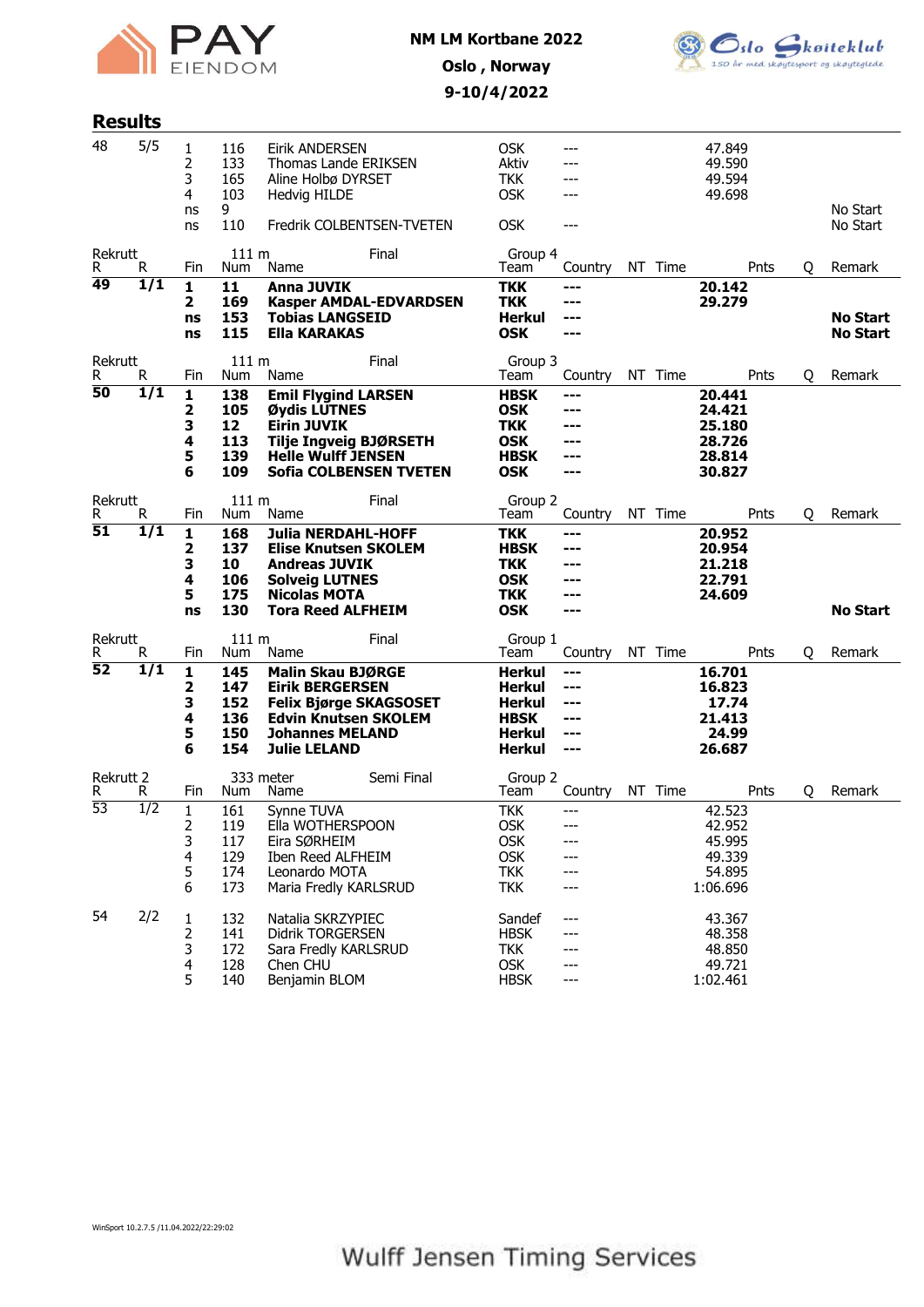



## Results

| <b>Rekrutt 2</b><br>R | R                    | Fin                         | Num                                     | 333 meter<br>Name                                                                                                                            | Semi Final                             | Group 1<br>Team                                                           | Country                                    | NT Time | Pnts                                                    | Q | Remark   |
|-----------------------|----------------------|-----------------------------|-----------------------------------------|----------------------------------------------------------------------------------------------------------------------------------------------|----------------------------------------|---------------------------------------------------------------------------|--------------------------------------------|---------|---------------------------------------------------------|---|----------|
| $\overline{55}$       | $\overline{1/3}$     | 1<br>2<br>3                 | 135<br>120<br>148                       | Ulrik Evenmo ERVIK<br>Knut PEDERSEN<br>Oda BERGERSEN                                                                                         |                                        | Aktiv<br>Aktiv<br>Herkul                                                  | ---<br>---<br>---                          |         | 39.285<br>39.943<br>43.237                              |   |          |
|                       |                      | 4<br>5<br>6                 | 156<br>158<br>151                       | Levian MINNESJORD<br>Tørres Bjørge SKAGOSET                                                                                                  | Peder Esekiel KLEVEN-SKRETTINGLAMerkul | Herkul<br>Herkul                                                          | ---<br>$---$<br>$---$                      |         | 43.629<br>45.958<br>54.896                              |   |          |
| 56                    | 2/3                  | 1<br>2<br>3<br>4<br>5<br>6  | 131<br>123<br>124<br>146<br>142<br>149  | Jenny Skjæveland SOLHAUG<br>Sunniva Haug JOHANNESSEN<br>Augustine KAPER<br>Alma BERGERSEN<br>Tinius André DOKKEN<br><b>Maximilian MELAND</b> |                                        | Sandef<br>Aktiv<br><b>OSK</b><br>Herkul<br><b>HBSK</b><br>Herkul          | $---$<br>---<br>---<br>---<br>---<br>$---$ |         | 39.735<br>40.646<br>43.381<br>45.186<br>45.530<br>57.65 |   |          |
| 57                    | 3/3                  | 1<br>2<br>3<br>4<br>5<br>6  | 122<br>166<br>155<br>144<br>157<br>162  | Josephine STENBACK<br>Marie HAUGNÆSS<br>Emilie LELAND<br>Markus Frimann HANSEN<br>Adrian KNUDSEN<br>Rikke Amdal EDVARDSEN                    |                                        | <b>OSK</b><br><b>TKK</b><br>Herkul<br><b>HBSK</b><br>Herkul<br><b>TKK</b> | ---<br>$---$<br>---<br>---<br>$---$<br>--- |         | 39.676<br>44.76<br>44.684<br>46.122<br>49.467<br>50.882 |   |          |
| Tilrettelagt<br>R     | R.                   | Fin                         | Num                                     | 500 meter<br>Name                                                                                                                            | Final                                  | Group 1<br>Team                                                           | Country                                    | NT Time | Pnts                                                    | Q | Remark   |
| 58                    | 1/1                  | $\mathbf{1}$<br>2<br>3<br>4 | 108<br>160<br>107<br>163                | <b>Maiken GUNDERSEN</b><br><b>Julia HEKNE</b><br><b>Johanne BERG</b><br><b>Vegard HAGA</b>                                                   |                                        | <b>Båstad</b><br><b>TKK</b><br><b>OSK</b><br><b>TKK</b>                   | ---<br>---<br>---<br>---                   |         | 1:10.576<br>1:26.235<br>1:32.948<br>2:31.538            |   |          |
|                       |                      |                             |                                         |                                                                                                                                              |                                        |                                                                           |                                            |         |                                                         |   |          |
| R.                    | R                    | Fin                         | Veteran / Tilrettelagt 500 meter<br>Num | Name                                                                                                                                         | Final                                  | Group 1<br>Team                                                           | Country                                    | NT Time | Pnts                                                    | Q | Remark   |
| 59                    | 1/1                  | 1<br>2<br>3                 | 167<br>171<br>111                       | <b>Bjørn FJELNSETH</b><br><b>Espen KARLSRUD</b><br><b>Eirik GÅSEIDNES</b>                                                                    |                                        | <b>TKK</b><br><b>TKK</b><br><b>OSK</b>                                    | ---<br>---<br>---                          |         | 57.957<br>58.751<br>1:02.387                            |   |          |
| R                     | Junior / Senior<br>R | Fin                         | Num                                     | 500 meter<br>Name                                                                                                                            | Semi Final                             | Group 3<br>Team                                                           | Country                                    | NT Time | Pnts                                                    | Q | Remark   |
| $\mathbf{1}$          | $\overline{1/2}$     |                             |                                         | ---                                                                                                                                          |                                        |                                                                           |                                            |         |                                                         |   |          |
| 61                    | 2/2                  | 1<br>2<br>3<br>ns           | 104<br>$\mathbf{1}$<br>102<br>121       | Nikolai BJERKE<br>Magnus RATDAL<br>Mathilde PEDERSEN                                                                                         |                                        | <b>OSK</b><br><b>TKK</b><br><b>OSK</b>                                    | ---<br>---<br>$---$                        |         | 48.267<br>48.936<br>54.117                              |   | No Start |
| R                     | Junior / Senior<br>R | Fin                         | Num                                     | 500 meter<br>Name                                                                                                                            | Semi Final                             | Group 2<br>Team                                                           | Country                                    | NT Time | Pnts                                                    | Q | Remark   |
| 62                    | 1/2                  | 1<br>2<br>3<br>4<br>5       | 165<br>7<br>143<br>5<br>3               | Aline Holbø DYRSET<br>Finn Elias HANEBERG<br>Benjamin Peter KOVACS<br>Filip Møller NORDAL<br>Kari Celine REISS JACOBSEN                      |                                        | <b>TKK</b><br>Hamar<br><b>HBSK</b><br>IF Fra<br>SSK To                    | ---<br>---<br>---<br>---<br>---            |         | 50.856<br>53.52<br>1:01.630<br>1:07.48<br>1:10.245      |   |          |

WinSport 10.2.7.5 /11.04.2022/22:29:02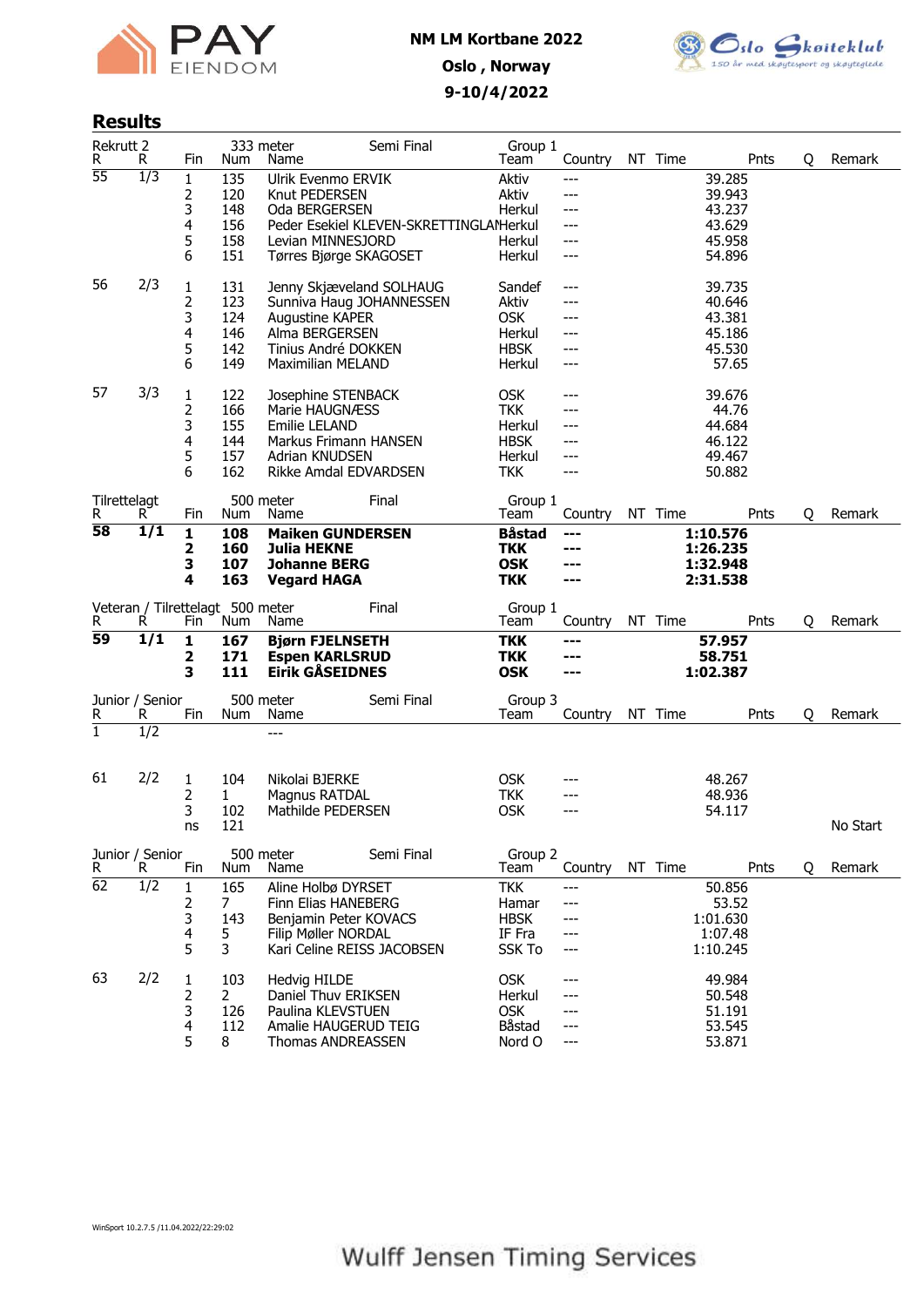



#### Results

| R                     | Junior / Senior<br>R  | Fin    | Num        | 500 meter<br>Name                             | Semi Final                                 | Group 1<br>Team                | Country    | NT Time | Pnts             | Q | Remark          |
|-----------------------|-----------------------|--------|------------|-----------------------------------------------|--------------------------------------------|--------------------------------|------------|---------|------------------|---|-----------------|
| 64                    | $\overline{1/2}$      | 1      | 125        | Miika KLEVSTUEN                               |                                            | <b>OSK</b>                     | ---        |         | 44.455           |   |                 |
|                       |                       | 2      | 116        | Eirik ANDERSEN                                |                                            | <b>OSK</b>                     | ---        |         | 47.8             |   |                 |
|                       |                       | 3      | 170        | Guro Samdahl MELHUUS                          |                                            | <b>TKK</b>                     | ---        |         | 48.376           |   |                 |
|                       |                       | 4      | 133        | Thomas Lande ERIKSEN                          |                                            | Aktiv                          | ---        |         | 48.413           |   |                 |
|                       |                       | 5      | 114        | Linus A RISNES                                |                                            | Aktiv                          | ---        |         | 58.849           |   |                 |
|                       |                       |        |            |                                               |                                            |                                |            |         |                  |   |                 |
| 65                    | 2/2                   | 1      | 164        | Sigurd Holbø DYRSET                           |                                            | <b>TKK</b>                     | ---        |         | 44.905           |   |                 |
|                       |                       | 3<br>4 | 101<br>118 | <b>Fredrik PEDERSEN</b><br><b>Tinius ALME</b> |                                            | <b>OSK</b><br><b>OSK</b>       | ---<br>--- |         | 45.541<br>46.736 |   | Adv.            |
|                       |                       | 5      | 19         | Sander EITREM                                 |                                            | Nord O                         | ---        |         | 51.534           |   |                 |
|                       |                       | D      | 4          | Cedric GLAUDA                                 |                                            | <b>OSK</b>                     | ---        |         |                  |   | Penalty         |
|                       |                       |        |            |                                               |                                            |                                |            |         |                  |   |                 |
| Rekrutt 2<br>R        |                       |        |            | 333 meter                                     | Final                                      | Group 5                        |            | NT Time | Pnts             |   | Remark          |
| 66                    | R.<br>1/1             | Fin    | Num        | Name                                          |                                            | Team                           | Country    |         |                  | Q |                 |
|                       |                       | 1<br>2 | 129<br>128 | <b>Iben Reed ALFHEIM</b><br><b>Chen CHU</b>   |                                            | <b>OSK</b><br><b>OSK</b>       | ---<br>--- |         | 47.789<br>48.936 |   |                 |
|                       |                       | 3      | 174        | <b>Leonardo MOTA</b>                          |                                            | <b>TKK</b>                     |            |         | 52.93            |   |                 |
|                       |                       | 4      | 173        | <b>Maria Fredly KARLSRUD</b>                  |                                            | <b>TKK</b>                     | ---        |         | 1:05.835         |   |                 |
|                       |                       | 5      | 140        | <b>Benjamin BLOM</b>                          |                                            | <b>HBSK</b>                    | ---        |         | 1:12.153         |   |                 |
|                       |                       |        |            |                                               |                                            |                                |            |         |                  |   |                 |
| <b>Rekrutt 2</b><br>R | R.                    | Fin    | Num        | 333 meter<br>Name                             | Final                                      | Group 4<br>Team                | Country    | NT Time | Pnts             | Q | Remark          |
| 67                    | 1/1                   | 1      | 132        | <b>Natalia SKRZYPIEC</b>                      |                                            | <b>Sandef</b>                  |            |         | 43.7             |   |                 |
|                       |                       | 2      | 161        | <b>Synne TUVA</b>                             |                                            | <b>TKK</b>                     | ---<br>--- |         | 43.340           |   |                 |
|                       |                       | З      | 119        | <b>Ella WOTHERSPOON</b>                       |                                            | <b>OSK</b>                     |            |         | 43.724           |   |                 |
|                       |                       | 4      | 117        | Eira SØRHEIM                                  |                                            | <b>OSK</b>                     | ---        |         | 45.645           |   |                 |
|                       |                       | 5      | 172        | <b>Sara Fredly KARLSRUD</b>                   |                                            | <b>TKK</b>                     | ---        |         | 48.664           |   |                 |
|                       |                       | 6      | 141        | <b>Didrik TORGERSEN</b>                       |                                            | <b>HBSK</b>                    | ---        |         | 48.988           |   |                 |
| Rekrutt 2             |                       |        |            | 333 meter                                     | Final                                      | Group 3                        |            |         |                  |   |                 |
| R                     | R                     | Fin    | Num        | Name                                          |                                            | Team                           | Country    | NT Time | Pnts             | Q | Remark          |
| 68                    | 1/1                   | 1      | 162        |                                               | <b>Rikke Amdal EDVARDSEN</b>               | <b>TKK</b>                     | ---        |         | 43.924           |   |                 |
|                       |                       | 2      | 149        | <b>Maximilian MELAND</b>                      |                                            | Herkul                         | ---        |         | 46.726           |   |                 |
|                       |                       | 3      | 157        | <b>Adrian KNUDSEN</b>                         |                                            | Herkul                         | ---        |         | 47.90            |   |                 |
|                       |                       | 4      | 142        | <b>Tinius André DOKKEN</b>                    |                                            | <b>HBSK</b>                    | ---        |         | 53.194           |   |                 |
|                       |                       | 5      | 158<br>151 | <b>Levian MINNESJORD</b>                      |                                            | Herkul                         | ---<br>--- |         | 1:17.63          |   | <b>No Start</b> |
|                       |                       | ns     |            |                                               | <b>Tørres Bjørge SKAGOSET</b>              | <b>Herkul</b>                  |            |         |                  |   |                 |
| Rekrutt 2             |                       |        |            | 333 meter                                     | Final                                      | Group 2                        |            |         |                  |   |                 |
| R                     | R.                    | Fin    | Num        | Name                                          |                                            | Team                           | Country    | NT Time | Pnts             | Q | Remark          |
| 69                    | 1/1                   | 1      | 124        | <b>Augustine KAPER</b>                        |                                            | <b>OSK</b>                     | ---        |         | 40.50            |   |                 |
|                       |                       | 2      | 148        | <b>Oda BERGERSEN</b>                          |                                            | <b>Herkul</b>                  | ---        |         | 41.91            |   |                 |
|                       |                       | 3      | 156        |                                               | <b>Peder Esekiel KLEVEN-SKRETTINHerkul</b> |                                | ---        |         | 42.62            |   |                 |
|                       |                       | 4<br>5 | 155<br>146 | <b>Emilie LELAND</b><br><b>Alma BERGERSEN</b> |                                            | <b>Herkul</b><br><b>Herkul</b> | ---        |         | 44.12<br>45.28   |   |                 |
|                       |                       | 6      | 144        |                                               | <b>Markus Frimann HANSEN</b>               | <b>HBSK</b>                    | ---        |         | 45.67            |   |                 |
|                       |                       |        |            |                                               |                                            |                                |            |         |                  |   |                 |
| Rekrutt 2             |                       |        |            | 333 meter                                     | Final                                      | Group 1                        |            |         |                  |   |                 |
| R                     | R.                    | Fin    | Num        | Name                                          |                                            | Team                           | Country    | NT Time | Pnts             | 0 | Remark          |
| 70                    | $\overline{1/1}$      | 1      | 135        | <b>Ulrik Evenmo ERVIK</b>                     |                                            | <b>Aktiv</b>                   | ---        |         | 38.67            |   |                 |
|                       |                       | 2<br>з | 131<br>120 | <b>Knut PEDERSEN</b>                          | <b>Jenny Skjæveland SOLHAUG</b>            | <b>Sandef</b><br><b>Aktiv</b>  | ---<br>--- |         | 39.51<br>39.86   |   |                 |
|                       |                       | 4      | 122        | <b>Josephine STENBACK</b>                     |                                            | <b>OSK</b>                     | ---        |         | 39.96            |   |                 |
|                       |                       | 5      | 123        |                                               | <b>Sunniva Haug JOHANNESSEN</b>            | <b>Aktiv</b>                   | ---        |         | 41.86            |   |                 |
|                       |                       | 6      | 166        | <b>Marie HAUGNÆSS</b>                         |                                            | <b>TKK</b>                     |            |         | 44.15            |   |                 |
|                       |                       |        |            |                                               |                                            |                                |            |         |                  |   |                 |
| R                     | Junior / Senior<br>R. | Fin    | Num        | 500 meter<br>Name                             | Final                                      | Group 5<br>Team                | Country    | NT Time | Pnts             | Q | Remark          |
| 72                    | $\overline{1/1}$      | 1      | 104        | Nikolai BJERKE                                |                                            | <b>OSK</b>                     | ---        |         | 49.11            |   |                 |
|                       |                       | 2      | 1          | <b>Magnus RATDAL</b>                          |                                            | <b>TKK</b>                     | ---        |         | 51,332           |   |                 |
|                       |                       | з      | 102        | <b>Mathilde PEDERSEN</b>                      |                                            | <b>OSK</b>                     | ---        |         | 57.609           |   |                 |
|                       |                       |        |            |                                               |                                            |                                |            |         |                  |   |                 |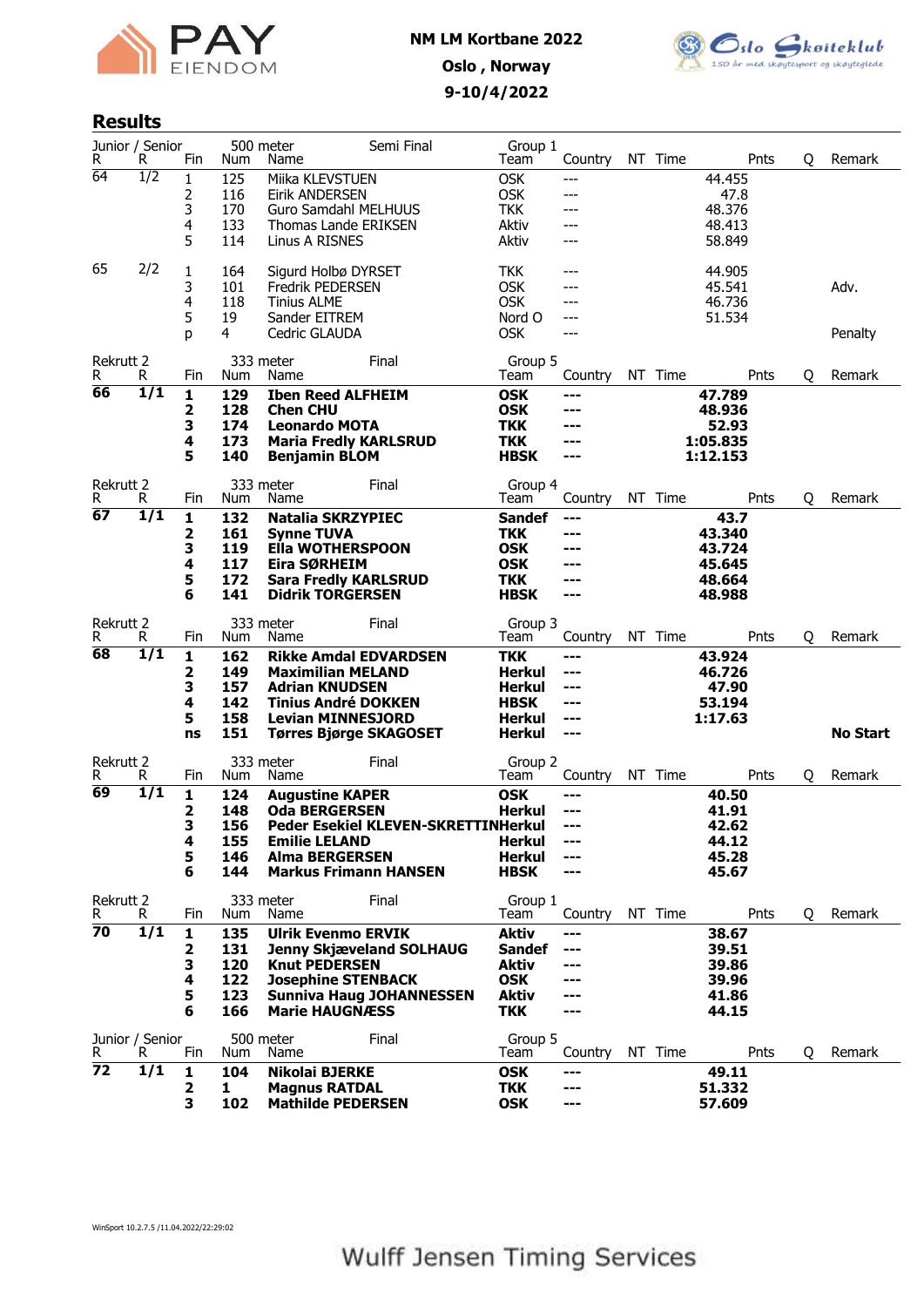



#### Results

| R               | Junior / Senior<br>R   | Fin                          | 500 meter<br>Num                                               | Name                                                                                                                                        | Final                             | Group 4<br>Team                                                             | Country                                    | NT Time |                                                          | Pnts                     | Q | Remark           |
|-----------------|------------------------|------------------------------|----------------------------------------------------------------|---------------------------------------------------------------------------------------------------------------------------------------------|-----------------------------------|-----------------------------------------------------------------------------|--------------------------------------------|---------|----------------------------------------------------------|--------------------------|---|------------------|
| 73              | 1/1                    | 1<br>2<br>3<br>4<br>5        | 8<br>112<br>143<br>5<br>3                                      | <b>Thomas ANDREASSEN</b><br><b>Amalie HAUGERUD TEIG</b><br><b>Benjamin Peter KOVACS</b><br><b>Filip Møller NORDAL</b>                       | <b>Kari Celine REISS JACOBSEN</b> | Nord O<br>Båstad<br><b>HBSK</b><br>IF Fra<br><b>SSK To</b>                  | ---<br>---<br>---<br>---<br>$---$          |         | 50.776<br>53.360<br>53.943<br>54.128<br>54.597           |                          |   |                  |
| R               | Junior / Senior<br>R   | Fin                          | 500 meter<br>Num                                               | Name                                                                                                                                        | Final                             | Group 3<br>Team                                                             | Country                                    | NT Time |                                                          | Pnts                     | Q | Remark           |
| 74              | 1/1<br>Junior / Senior | 1<br>2<br>3<br>4<br>5        | 103<br>165<br>126<br>2<br>$\overline{\mathbf{z}}$<br>500 meter | <b>Hedvig HILDE</b><br><b>Aline Holbø DYRSET</b><br><b>Paulina KLEVSTUEN</b><br><b>Daniel Thuv ERIKSEN</b><br><b>Finn Elias HANEBERG</b>    | Final                             | <b>OSK</b><br><b>TKK</b><br><b>OSK</b><br><b>Herkul</b><br>Hamar<br>Group 2 | ---<br>---<br>---<br>---<br>---            |         | 49.593<br>49.637<br>50.563<br>50.572<br>54.451           |                          |   |                  |
| R<br>75         | R<br>1/1               | Fin<br>1<br>2<br>3<br>4<br>5 | Num<br>4<br>114<br>170<br>19<br>133                            | Name<br><b>Cedric GLAUDA</b><br><b>Linus A RISNES</b><br><b>Guro Samdahl MELHUUS</b><br><b>Sander EITREM</b><br><b>Thomas Lande ERIKSEN</b> |                                   | Team<br><b>OSK</b><br><b>Aktiv</b><br><b>TKK</b><br>Nord O<br><b>Aktiv</b>  | Country<br>---<br>---<br>---<br>---<br>--- | NT Time | 45.258<br>46.628<br>48.529<br>48.620<br>48.625           | Pnts<br>5<br>3<br>2<br>1 | Q | Remark           |
| R               | Junior / Senior<br>R.  | Fin                          | 500 meter<br>Num                                               | Name                                                                                                                                        | Final                             | Group 1<br>Team                                                             | Country                                    | NT Time |                                                          | Pnts                     | Q | Remark           |
| 76              | 1/1                    | 1<br>1<br>3<br>4<br>dnf      | 125<br>101<br>116<br>118<br>164                                | <b>Miika KLEVSTUEN</b><br><b>Fredrik PEDERSEN</b><br><b>Eirik ANDERSEN</b><br><b>Tinius ALME</b><br><b>Sigurd Holbø DYRSET</b>              |                                   | <b>OSK</b><br><b>OSK</b><br><b>OSK</b><br><b>OSK</b><br><b>TKK</b>          | ---<br>---<br>---<br>---                   |         | 0.0<br>0.0<br>0.0<br>0.0                                 | 22.5<br>22.5<br>13<br>8  |   | <b>No Finish</b> |
| R               | Junior / Senior<br>R.  | Fin                          | Num                                                            | 1000 meter<br>Name                                                                                                                          | Quarter Finals                    | Group 1<br>Team                                                             | Country                                    | NT Time |                                                          | Pnts                     | Q | Remark           |
| $\overline{77}$ | $\overline{1/5}$       | 1<br>2<br>3<br>4<br>5        | 125<br>170<br>2<br>$\overline{7}$<br>112                       | Miika KLEVSTUEN<br><b>Guro Samdahl MELHUUS</b><br>Daniel Thuv ERIKSEN<br>Finn Elias HANEBERG<br>Amalie HAUGERUD TEIG                        |                                   | <b>OSK</b><br>TKK.<br>Herkul<br>Hamar<br>Båstad                             | ---<br>$---$<br>---<br>---<br>$---$        |         | 1:36.714<br>1:40.998<br>1:44.735<br>1:45.857<br>1:54.200 |                          |   |                  |
| 78              | 2/5                    | 1<br>2<br>3<br>4<br>5        | 116<br>133<br>103<br>8<br>5                                    | Eirik ANDERSEN<br><b>Thomas Lande ERIKSEN</b><br>Hedvig HILDE<br><b>Thomas ANDREASSEN</b><br>Filip Møller NORDAL                            |                                   | <b>OSK</b><br>Aktiv<br><b>OSK</b><br>Nord O<br>IF Fra                       | ---<br>---<br>---<br>---<br>---            |         | 1:42.187<br>1:42.391<br>1:43.552<br>1:43.638<br>1:45.867 |                          |   |                  |
| 79              | 3/5                    | 1<br>2<br>4<br>р             | 101<br>19<br>$\mathbf{1}$<br>126                               | Fredrik PEDERSEN<br>Sander EITREM<br>Magnus RATDAL<br>Paulina KLEVSTUEN                                                                     |                                   | <b>OSK</b><br>Nord O<br><b>TKK</b><br><b>OSK</b>                            | ---<br>---<br>---                          |         | 1:39.162<br>1:41.377<br>1:44.133                         |                          |   | Penalty          |
| 80              | 4/5                    | 1<br>2<br>3<br>4<br>5        | 164<br>4<br>104<br>110<br>143                                  | Sigurd Holbø DYRSET<br>Cedric GLAUDA<br>Nikolai BJERKE<br>Fredrik COLBENTSEN-TVETEN<br>Benjamin Peter KOVACS                                |                                   | <b>TKK</b><br><b>OSK</b><br><b>OSK</b><br><b>OSK</b><br><b>HBSK</b>         | ---<br>---<br>---                          |         | 1:44.296<br>1:44.440<br>1:47.457<br>1:55.355<br>2:05.566 |                          |   |                  |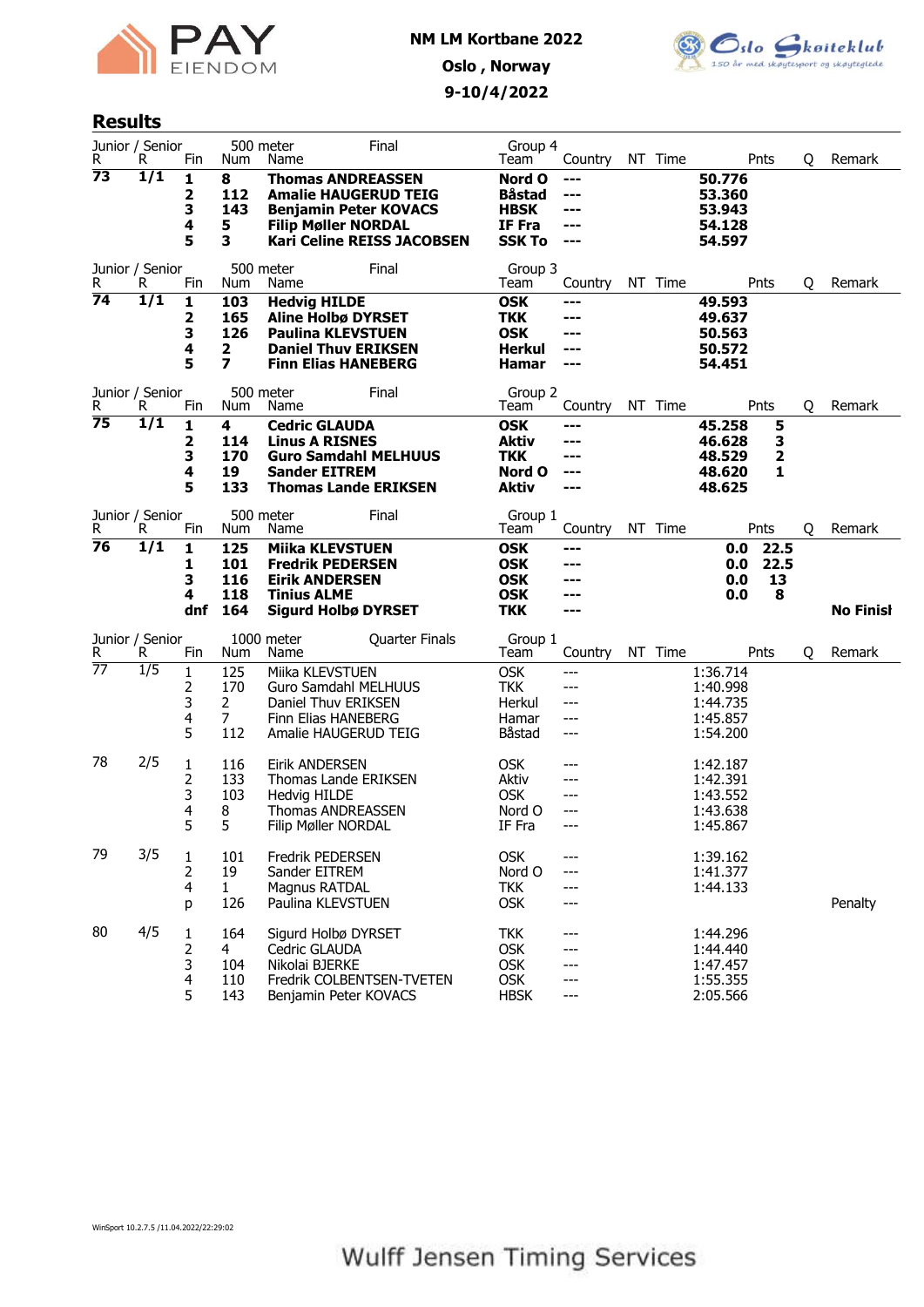



## Oslo , Norway 9-10/4/2022

## Results

| 81                | 5/5              | 1<br>2<br>3<br>4<br>ns                  | 118<br>114<br>165<br>102<br>3            | <b>Tinius ALME</b><br>Linus A RISNES<br>Aline Holbø DYRSET<br>Mathilde PEDERSEN<br>Kari Celine REISS JACOBSEN                             |                                        | <b>OSK</b><br>Aktiv<br><b>TKK</b><br><b>OSK</b><br><b>SSK To</b>           | ---<br>---<br>---<br>---               |         | 1:50.574<br>1:51.301<br>1:53.691<br>2:00.675   |   | No Start             |
|-------------------|------------------|-----------------------------------------|------------------------------------------|-------------------------------------------------------------------------------------------------------------------------------------------|----------------------------------------|----------------------------------------------------------------------------|----------------------------------------|---------|------------------------------------------------|---|----------------------|
| R                 | R.               | Fin                                     | Veteran / Tilrettelagt 1000 meter<br>Num | Name                                                                                                                                      | Semi Final                             | Group 1<br>Team                                                            | Country                                | NT Time | Pnts                                           | Q | Remark               |
| $\overline{82}$   | $\overline{1/1}$ | $\mathbf{1}$<br>2<br>3                  | 171<br>167<br>111                        | Espen KARLSRUD<br>Bjørn FJELNSETH<br>Eirik GÅSEIDNES                                                                                      |                                        | <b>TKK</b><br><b>TKK</b><br><b>OSK</b>                                     | ---<br>---<br>---                      |         | 2:03.888<br>2:04.66<br>2:05.163                |   |                      |
| Tilrettelagt<br>R | R.               | Fin                                     | Num                                      | 1000 meter<br>Name                                                                                                                        | Semi Final                             | Group 1<br>Team                                                            | Country                                | NT Time | Pnts                                           | Q | Remark               |
| 83                | 1/1              | $\mathbf{1}$<br>2<br>3<br>4             | 108<br>160<br>107<br>163                 | Maiken GUNDERSEN<br>Julia HEKNE<br>Johanne BERG<br>Vegard HAGA                                                                            |                                        | Båstad<br><b>TKK</b><br><b>OSK</b><br><b>TKK</b>                           | $---$<br>---<br>---<br>---             |         | 2:23.943<br>3:01.296<br>3:18.852<br>5:22.611   |   |                      |
| Rekrutt<br>R      | R.               | Fin                                     | Num                                      | 222 meter<br>Name                                                                                                                         | Semi Final                             | Group 1<br>Team                                                            | Country                                | NT Time | Pnts                                           | Q | Remark               |
| 84                | 1/4              | $\mathbf{1}$<br>2<br>3<br>4<br>ns<br>ns | 147<br>138<br>137<br>169<br>153<br>175   | <b>Eirik BERGERSEN</b><br>Emil Flygind LARSEN<br>Elise Knutsen SKOLEM<br>Kasper AMDAL-EDVARDSEN<br><b>Tobias LANGSEID</b><br>Nicolas MOTA |                                        | Herkul<br><b>HBSK</b><br><b>HBSK</b><br><b>TKK</b><br>Herkul<br><b>TKK</b> | ---<br>---<br>---<br>---<br>---<br>--- |         | 32.967<br>36.943<br>37.356<br>50.466           |   | No Start<br>No Start |
| 85                | 2/4              | 1<br>2<br>3<br>4<br>5                   | 145<br>168<br>10<br>12<br>139            | Malin Skau BJØRGE<br>Julia NERDAHL-HOFF<br>Andreas JUVIK<br>Eirin JUVIK<br>Helle Wulff JENSEN                                             |                                        | Herkul<br><b>TKK</b><br><b>TKK</b><br><b>TKK</b><br><b>HBSK</b>            | ---<br>---<br>---<br>---<br>---        |         | 32.493<br>36.628<br>39.148<br>48.226<br>49.894 |   |                      |
| 86                | 3/4              | 1<br>2<br>3<br>4<br>ns<br>ns            | 150<br>154<br>105<br>109<br>130<br>115   | Johannes MELAND<br>Julie LELAND<br>Øydis LUTNES<br>Sofia COLBENSEN TVETEN<br><b>Tora Reed ALFHEIM</b><br>Ella KARAKAS                     |                                        | Herkul<br>Herkul<br><b>OSK</b><br><b>OSK</b><br><b>OSK</b><br><b>OSK</b>   | ---<br>---<br>---<br>---<br>---<br>--- |         | 35.337<br>35.482<br>52.138<br>1:02.171         |   | No Start<br>No Start |
| 87                | 4/4              | 1<br>2<br>3<br>4<br>5                   | 152<br>11<br>136<br>106<br>113           | Felix Bjørge SKAGSOSET<br>Anna JUVIK<br>Edvin Knutsen SKOLEM<br>Solveig LUTNES<br>Tilje Ingveig BJØRSETH                                  |                                        | Herkul<br><b>TKK</b><br><b>HBSK</b><br><b>OSK</b><br><b>OSK</b>            | ---<br>---<br>---<br>---               |         | 30.941<br>37.36<br>37.425<br>51.182<br>52.175  |   |                      |
| Rekrutt 2<br>R.   | R.               | Fin                                     | Num                                      | 500 meter<br>Name                                                                                                                         | <b>Quarter Finals</b>                  | Group 1<br>Team                                                            | Country                                | NT Time | Pnts                                           | Q | Remark               |
| 88                | $\overline{1/6}$ | $\mathbf{1}$<br>2<br>3<br>4<br>ns       | 123<br>156<br>157<br>142<br>129          | Sunniva Haug JOHANNESSEN<br>Adrian KNUDSEN<br>Tinius André DOKKEN<br>Iben Reed ALFHEIM                                                    | Peder Esekiel KLEVEN-SKRETTINGLAMerkul | Aktiv<br>Herkul<br><b>HBSK</b><br><b>OSK</b>                               | ---<br>---<br>---<br>---               |         | 1:02.946<br>1:05.350<br>1:11.717<br>1:26.175   |   | No Start             |
| 89                | 2/6              | 1<br>2<br>3<br>ns<br>ns                 | 131<br>162<br>141<br>128<br>151          | Jenny Skjæveland SOLHAUG<br>Rikke Amdal EDVARDSEN<br><b>Didrik TORGERSEN</b><br>Chen CHU<br>Tørres Bjørge SKAGOSET                        |                                        | Sandef<br>TKK<br><b>HBSK</b><br><b>OSK</b><br>Herkul                       | ---<br>---<br>---<br>---               |         | 59.828<br>1:03.399<br>1:09.960                 |   | No Start<br>No Start |

WinSport 10.2.7.5 /11.04.2022/22:29:02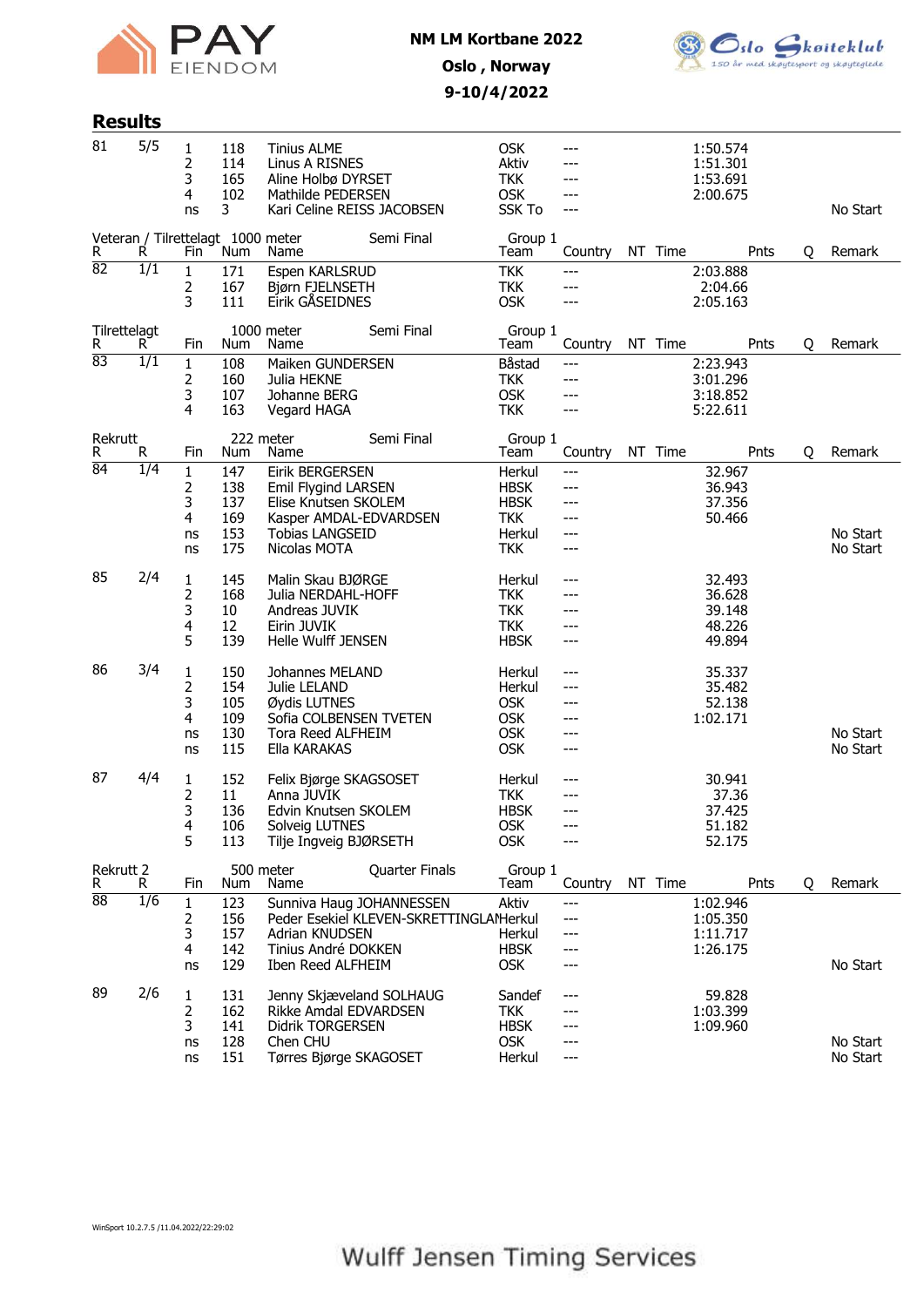



## Oslo , Norway 9-10/4/2022

| <b>Results</b>        |                           |                                                            |                                                          |                                                                                                                                                                                                                          |            |                                                                                                                         |                                                                    |         |                                                                                              |      |   |                             |
|-----------------------|---------------------------|------------------------------------------------------------|----------------------------------------------------------|--------------------------------------------------------------------------------------------------------------------------------------------------------------------------------------------------------------------------|------------|-------------------------------------------------------------------------------------------------------------------------|--------------------------------------------------------------------|---------|----------------------------------------------------------------------------------------------|------|---|-----------------------------|
| 90                    | 3/6                       | 1<br>2<br>3<br>4<br>ns                                     | 119<br>155<br>172<br>140<br>135                          | Ella WOTHERSPOON<br>Emilie LELAND<br>Sara Fredly KARLSRUD<br>Benjamin BLOM<br>Ulrik Evenmo ERVIK                                                                                                                         |            | <b>OSK</b><br>Herkul<br><b>TKK</b><br><b>HBSK</b><br>Aktiv                                                              | ---<br>---<br>---<br>---<br>---                                    |         | 1:01.937<br>1:09.510<br>1:13.994<br>1:50.37                                                  |      |   | No Start                    |
| 91                    | 4/6                       | 1<br>2<br>3<br>4<br>ns                                     | 122<br>132<br>146<br>144<br>174                          | Josephine STENBACK<br>Natalia SKRZYPIEC<br>Alma BERGERSEN<br>Markus Frimann HANSEN<br>Leonardo MOTA                                                                                                                      |            | <b>OSK</b><br>Sandef<br>Herkul<br><b>HBSK</b><br><b>TKK</b>                                                             | ---<br>---<br>---<br>---<br>---                                    |         | 59.981<br>1:01.837<br>1:06.887<br>1:16.421                                                   |      |   | No Start                    |
| 92                    | 5/6                       | 1<br>2<br>3<br>4<br>ns                                     | 161<br>149<br>117<br>173<br>120                          | Synne TUVA<br><b>Maximilian MELAND</b><br>Eira SØRHEIM<br>Maria Fredly KARLSRUD<br>Knut PEDERSEN                                                                                                                         |            | <b>TKK</b><br>Herkul<br><b>OSK</b><br><b>TKK</b><br>Aktiv                                                               | ---<br>---<br>---<br>---<br>---                                    |         | 1:05.855<br>1:08.467<br>1:10.335<br>1:36.136                                                 |      |   | No Start                    |
| 93                    | 6/6                       | 1<br>2<br>3<br>ns                                          | 148<br>166<br>158<br>124                                 | Oda BERGERSEN<br>Marie HAUGNÆSS<br>Levian MINNESJORD<br>Augustine KAPER                                                                                                                                                  |            | Herkul<br><b>TKK</b><br>Herkul<br><b>OSK</b>                                                                            | ---<br>---<br>---<br>---                                           |         | 1:04.88<br>1:15.931<br>1:29.545                                                              |      |   | No Start                    |
|                       | Junior / Senior<br>R<br>R | Fin                                                        | Num                                                      | 1000 meter<br>Name                                                                                                                                                                                                       | Semi Final | Group 3<br>Team                                                                                                         | Country                                                            | NT Time |                                                                                              | Pnts | Q | Remark                      |
| 94                    | 1/1                       | $\mathbf{1}$<br>2<br>3<br>ns                               | 126<br>112<br>143<br>3                                   | Paulina KLEVSTUEN<br>Amalie HAUGERUD TEIG<br>Benjamin Peter KOVACS<br>Kari Celine REISS JACOBSEN                                                                                                                         |            | <b>OSK</b><br>Båstad<br><b>HBSK</b><br><b>SSK To</b>                                                                    | ---<br>$---$<br>---<br>---                                         |         | 1:54.464<br>1:56.775<br>1:57.904                                                             |      |   | No Start                    |
| R                     | Junior / Senior<br>R      | Fin                                                        | Num                                                      | 1000 meter<br>Name                                                                                                                                                                                                       | Semi Final | Group 2<br>Team                                                                                                         | Country                                                            | NT Time |                                                                                              | Pnts | Q | Remark                      |
| $\overline{95}$<br>96 | $\overline{1/2}$<br>2/2   | $\mathbf{1}$<br>2<br>3<br>р<br>ns<br>1<br>2<br>3<br>4<br>5 | 165<br>8<br>103<br>110<br>102<br>104<br>1<br>2<br>5<br>7 | Aline Holbø DYRSET<br><b>Thomas ANDREASSEN</b><br>Hedvig HILDE<br>Fredrik COLBENTSEN-TVETEN<br>Mathilde PEDERSEN<br>Nikolai BJERKE<br>Magnus RATDAL<br>Daniel Thuv ERIKSEN<br>Filip Møller NORDAL<br>Finn Elias HANEBERG |            | <b>TKK</b><br>Nord O<br><b>OSK</b><br><b>OSK</b><br><b>OSK</b><br><b>OSK</b><br><b>TKK</b><br>Herkul<br>IF Fra<br>Hamar | ---<br>---<br>---<br>---<br>---<br>---<br>---<br>---<br>---<br>--- |         | 1:51.108<br>1:51.263<br>2:06.815<br>1:42.624<br>1:44.368<br>1:44.480<br>1:48.591<br>1:50.399 |      |   | Adv.<br>Penalty<br>No Start |
|                       | Junior / Senior           |                                                            |                                                          | 1000 meter                                                                                                                                                                                                               | Semi Final | Group 1                                                                                                                 |                                                                    |         |                                                                                              |      |   |                             |
| R.                    | R.                        | Fin                                                        | Num                                                      | Name                                                                                                                                                                                                                     |            | Team                                                                                                                    | Country                                                            | NT Time |                                                                                              | Pnts | Q | Remark                      |
| 97                    | $\overline{1/2}$          | 1<br>2<br>3<br>4<br>5                                      | 164<br>125<br>4<br>118<br>133                            | Sigurd Holbø DYRSET<br>Miika KLEVSTUEN<br>Cedric GLAUDA<br><b>Tinius ALME</b><br>Thomas Lande ERIKSEN                                                                                                                    |            | <b>TKK</b><br><b>OSK</b><br><b>OSK</b><br><b>OSK</b><br>Aktiv                                                           | ---<br>---                                                         |         | 1:32.928<br>1:33.470<br>1:34.311<br>1:34.850<br>1:41.466                                     |      |   |                             |
| 98                    | 2/2                       | 1<br>2<br>3<br>4<br>5                                      | 101<br>114<br>170<br>19<br>116                           | Fredrik PEDERSEN<br>Linus A RISNES<br><b>Guro Samdahl MELHUUS</b><br>Sander EITREM<br><b>Eirik ANDERSEN</b>                                                                                                              |            | <b>OSK</b><br>Aktiv<br><b>TKK</b><br>Nord O<br><b>OSK</b>                                                               | ---<br>---                                                         |         | 1:41.43<br>1:44.749<br>1:46.222<br>1:52.74<br>2:08.153                                       |      |   |                             |
| R                     | R.                        | Fin                                                        | Veteran / Tilrettelagt 1000 meter<br>Num                 | Name                                                                                                                                                                                                                     | Final      | Group 1<br>Team                                                                                                         | Country                                                            | NT Time |                                                                                              | Pnts | Q | Remark                      |
| 99                    | $\overline{1/1}$          | 1<br>2<br>з                                                | 167<br>171<br>111                                        | <b>Bjørn FJELNSETH</b><br><b>Espen KARLSRUD</b><br><b>Eirik GÅSEIDNES</b>                                                                                                                                                |            | <b>TKK</b><br><b>TKK</b><br><b>OSK</b>                                                                                  | ---<br>---<br>---                                                  |         | 2:02.41<br>2:02.722<br>2:07.447                                                              |      |   |                             |

WinSport 10.2.7.5 /11.04.2022/22:29:02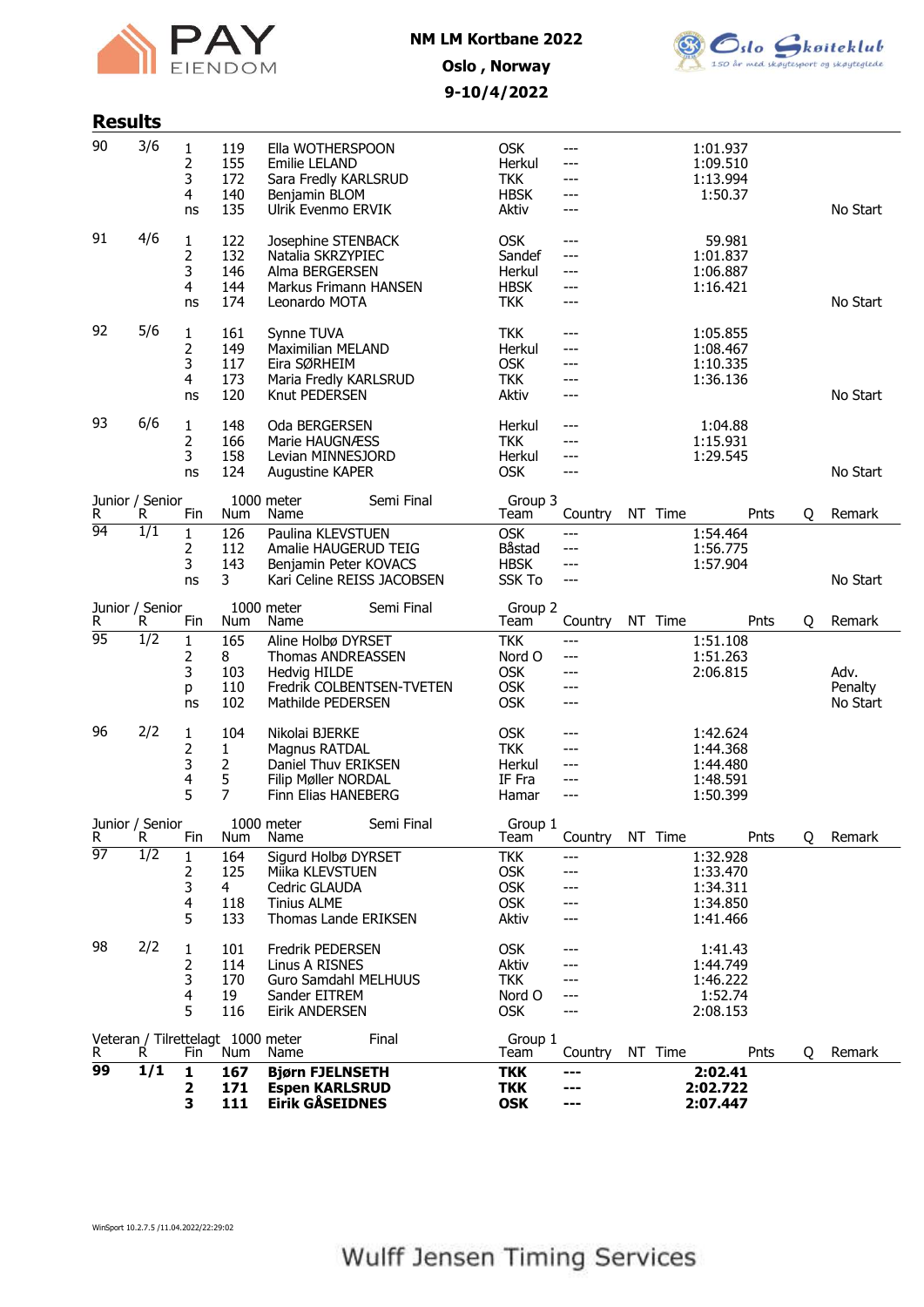



### Results

| Tilrettelagt<br>R. | R.               | Fin          | Num        | 1000 meter<br>Name                                         | Final                         | Group 1<br>Team             | Country    | NT Time |                      | Pnts | Q | Remark |
|--------------------|------------------|--------------|------------|------------------------------------------------------------|-------------------------------|-----------------------------|------------|---------|----------------------|------|---|--------|
| 100                | 1/1              | 1<br>2       | 108<br>160 | <b>Maiken GUNDERSEN</b><br><b>Julia HEKNE</b>              |                               | <b>Båstad</b><br><b>TKK</b> | ---<br>--- |         | 2:24.661<br>2:56.630 |      |   |        |
|                    |                  | 3<br>4       | 107<br>163 | <b>Johanne BERG</b><br><b>Vegard HAGA</b>                  |                               | <b>OSK</b><br><b>TKK</b>    | ---        |         | 3:21.106<br>5:00.2   |      |   |        |
|                    |                  |              |            |                                                            |                               |                             |            |         |                      |      |   |        |
| Rekrutt<br>R.      | R.               | Fin          | Num        | 222 meter<br>Name                                          | Final                         | Group 4<br>Team             | Country    | NT Time |                      | Pnts | 0 | Remark |
| <b>101</b>         | 1/1              | 1<br>2       | 113<br>139 | <b>Tilje Ingveig BJØRSETH</b><br><b>Helle Wulff JENSEN</b> |                               | <b>OSK</b><br><b>HBSK</b>   | ---<br>--- |         | 47.985<br>48.198     |      |   |        |
|                    |                  | 3            | 109        |                                                            | <b>Sofia COLBENSEN TVETEN</b> | <b>OSK</b>                  | ---        |         | 1:00.348             |      |   |        |
| Rekrutt<br>R       | R.               | Fin          | Num        | 222 meter<br>Name                                          | Final                         | Group 3<br>Team             | Country    | NT Time |                      | Pnts | 0 | Remark |
| 102                | 1/1              | $\mathbf{1}$ | 10         | <b>Andreas JUVIK</b>                                       |                               | <b>TKK</b>                  | ---        |         | 40.463               |      |   |        |
|                    |                  | 2            | 106        | <b>Solveig LUTNES</b>                                      |                               | <b>OSK</b>                  | ---        |         | 48.858               |      |   |        |
|                    |                  | 3            | 105        | Øydis LUTNES                                               |                               | <b>OSK</b>                  |            |         | 48.960               |      |   |        |
|                    |                  | 4<br>5       | 12<br>169  | <b>Eirin JUVIK</b>                                         | <b>Kasper AMDAL-EDVARDSEN</b> | <b>TKK</b><br><b>TKK</b>    | ---<br>--- |         | 50.547<br>1:01.435   |      |   |        |
| Rekrutt            |                  |              |            | 222 meter                                                  | Final                         | Group 2                     |            |         |                      |      |   |        |
| R                  | R                | Fin          | Num        | Name                                                       |                               | Team                        | Country    | NT Time |                      | Pnts | Q | Remark |
| 103                | $\overline{1/1}$ | 1            | 168        | Julia NERDAHL-HOFF                                         |                               | <b>TKK</b>                  | ---        |         | 39.600               |      |   |        |
|                    |                  | 2<br>3       | 11<br>137  | <b>Anna JUVIK</b><br><b>Elise Knutsen SKOLEM</b>           |                               | <b>TKK</b><br><b>HBSK</b>   | ---<br>--- |         | 40.611<br>44.400     |      |   |        |
|                    |                  | 4            | 138        | <b>Emil Flygind LARSEN</b>                                 |                               | <b>HBSK</b>                 | ---        |         | 46.763               |      |   |        |
|                    |                  | 5            | 136        | <b>Edvin Knutsen SKOLEM</b>                                |                               | <b>HBSK</b>                 | ---        |         | 50.14                |      |   |        |
| Rekrutt<br>R.      | R.               | Fin          | Num        | 222 meter<br>Name                                          | Final                         | Group 1<br>Team             | Country    | NT Time |                      | Pnts | Q | Remark |
| 104                | $\overline{1/1}$ | 1            | 152        | <b>Felix Bjørge SKAGSOSET</b>                              |                               | Herkul                      | ---        |         | 29.67                |      |   |        |
|                    |                  | 2<br>3       | 145<br>147 | <b>Malin Skau BJØRGE</b><br><b>Eirik BERGERSEN</b>         |                               | Herkul<br>Herkul            | ---<br>--- |         | 29.95<br>31.521      |      |   |        |
|                    |                  | 4            | 154        | <b>Julie LELAND</b>                                        |                               | Herkul                      | ---        |         | 34.902               |      |   |        |
|                    |                  | 5            | 150        | <b>Johannes MELAND</b>                                     |                               | <b>Herkul</b>               | ---        |         | 41.0                 |      |   |        |
| Rekrutt 2          |                  |              |            | 500 meter                                                  | Semi Final                    | Group 2                     |            |         |                      |      |   |        |
| R<br>$\mathbf{1}$  | R<br>1/3         | Fin          | Num        | Name<br>$---$                                              |                               | Team                        | Country    | NT Time |                      | Pnts | O | Remark |
|                    |                  |              |            |                                                            |                               |                             |            |         |                      |      |   |        |
| 2                  | 2/3              |              |            | ---                                                        |                               |                             |            |         |                      |      |   |        |
|                    |                  |              |            |                                                            |                               |                             |            |         |                      |      |   |        |
| 107                | 3/3              | 1            | 144        | Markus Frimann HANSEN                                      |                               | <b>HBSK</b>                 |            |         | 1:10.111             |      |   |        |
|                    |                  | 2            | 142        | Tinius André DOKKEN                                        |                               | <b>HBSK</b>                 |            |         | 1:10.978             |      |   |        |
|                    |                  | 3            | 140        | Benjamin BLOM                                              |                               | <b>HBSK</b>                 | ---        |         | 1:31.736             |      |   |        |
|                    |                  | 4            | 173        | Maria Fredly KARLSRUD                                      |                               | <b>TKK</b>                  | ---        |         | 1:34.198             |      |   |        |
| Rekrutt 2<br>R     | R.               | Fin          | Num        | 500 meter<br>Name                                          | Semi Final                    | Group 1<br>Team             | Country    | NT Time |                      | Pnts | Q | Remark |
| 108                | $\overline{1/3}$ | $\mathbf{1}$ | 131        | Jenny Skjæveland SOLHAUG                                   |                               | Sandef                      | ---        |         | 58.165               |      |   |        |
|                    |                  | 2<br>3       | 132<br>166 | Natalia SKRZYPIEC<br>Marie HAUGNÆSS                        |                               | Sandef<br><b>TKK</b>        | ---        |         | 1:00.729<br>1:04.336 |      |   |        |
|                    |                  | 4            | 161        | Synne TUVA                                                 |                               | <b>TKK</b>                  | ---        |         | 1:04.901             |      |   |        |
|                    |                  | 5            | 146        | Alma BERGERSEN                                             |                               | Herkul                      | ---        |         | 1:07.165             |      |   |        |
|                    |                  | 6            | 158        | Levian MINNESJORD                                          |                               | Herkul                      | $---$      |         | 1:10.997             |      |   |        |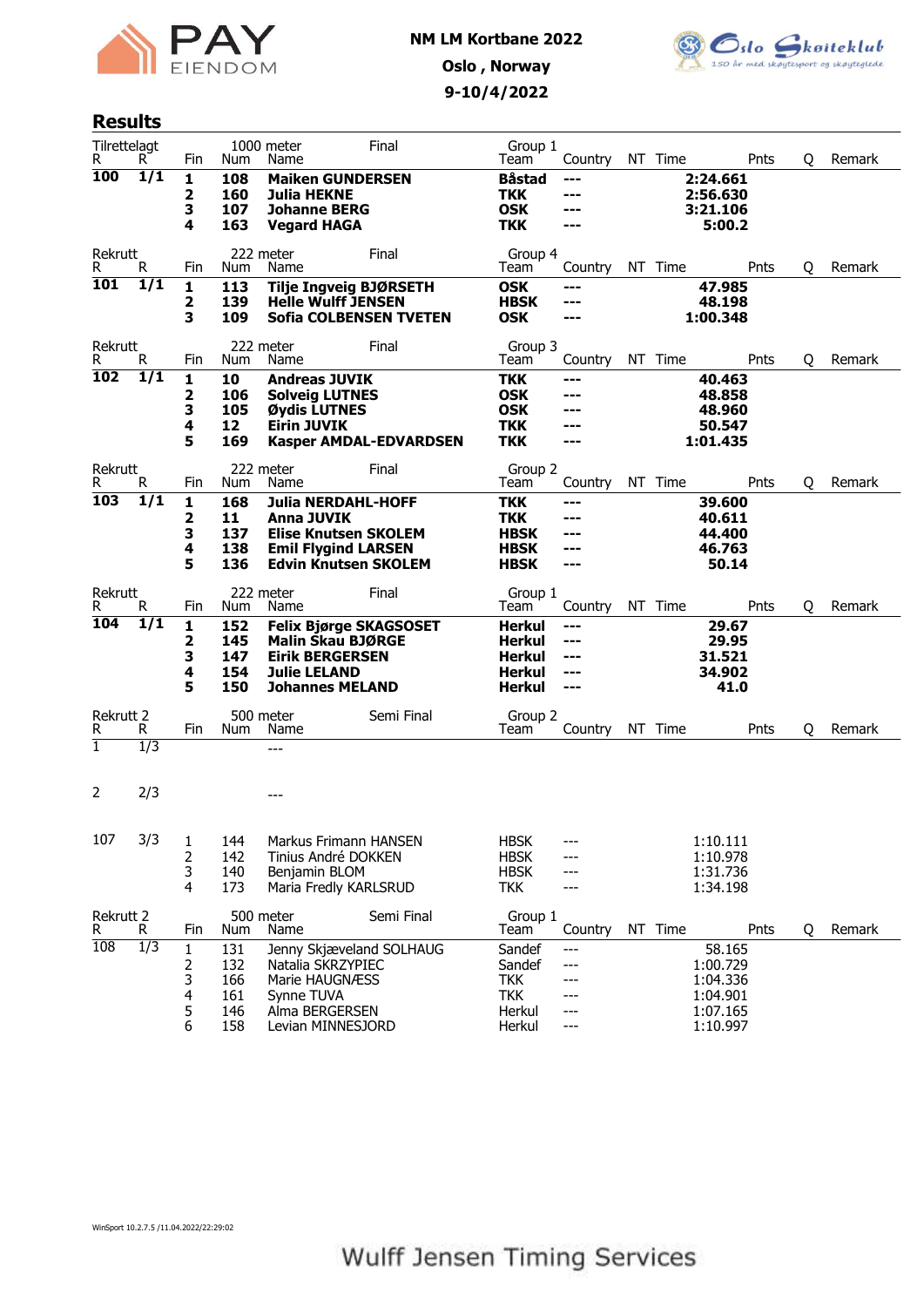



# 9-10/4/2022

| <b>Results</b>   |                       |                            |                                        |                                                                                                                                   |                                                                |                                                                           |                                        |         |                                                                      |                          |   |                 |
|------------------|-----------------------|----------------------------|----------------------------------------|-----------------------------------------------------------------------------------------------------------------------------------|----------------------------------------------------------------|---------------------------------------------------------------------------|----------------------------------------|---------|----------------------------------------------------------------------|--------------------------|---|-----------------|
| 109              | 2/3                   | 1<br>2<br>3<br>4<br>5<br>6 | 122<br>148<br>162<br>141<br>172<br>155 | Josephine STENBACK<br>Oda BERGERSEN<br>Rikke Amdal EDVARDSEN<br><b>Didrik TORGERSEN</b><br>Sara Fredly KARLSRUD<br>Emilie LELAND  |                                                                | <b>OSK</b><br>Herkul<br><b>TKK</b><br><b>HBSK</b><br><b>TKK</b><br>Herkul | ---<br>---<br>---<br>---<br>---<br>--- |         | 59.455<br>1:02.954<br>1:03.923<br>1:13.716<br>1:14.601<br>1:14.728   |                          |   |                 |
| 110              | 3/3                   | 1<br>2<br>3<br>4<br>5<br>6 | 123<br>119<br>149<br>117<br>156<br>157 | Sunniva Haug JOHANNESSEN<br>Ella WOTHERSPOON<br><b>Maximilian MELAND</b><br>Eira SØRHEIM<br>Adrian KNUDSEN                        | Peder Esekiel KLEVEN-SKRETTINGLAMerkul                         | Aktiv<br><b>OSK</b><br>Herkul<br>OSK<br>Herkul                            | ---<br>---<br>---<br>---<br>---<br>--- |         | 1:01.280<br>1:01.946<br>1:07.823<br>1:08.275<br>1:12.520<br>1:22.807 |                          |   |                 |
| R                | Junior / Senior<br>R  | Fin                        | Num                                    | 1000 meter<br>Name                                                                                                                | Final                                                          | Group 5<br>Team                                                           | Country                                | NT Time |                                                                      | Pnts                     | Q | Remark          |
| $\overline{112}$ | 1/1                   | 1<br>2<br>3<br>4<br>ns     | 110<br>126<br>112<br>143<br>3          | <b>Paulina KLEVSTUEN</b><br><b>Amalie HAUGERUD TEIG</b><br><b>Benjamin Peter KOVACS</b>                                           | <b>Fredrik COLBENTSEN-TVETEN</b><br>Kari Celine REISS JACOBSEN | <b>OSK</b><br><b>OSK</b><br><b>Båstad</b><br><b>HBSK</b><br><b>SSK To</b> | ---<br>---<br>---<br>---<br>$--$       |         | 1:59.371<br>1:59.681<br>2:02.525<br>2:04.43                          |                          |   | <b>No Start</b> |
| R                | Junior / Senior<br>R  | Fin                        | Num                                    | 1000 meter<br>Name                                                                                                                | Final                                                          | Group 4<br>Team                                                           | Country                                | NT Time |                                                                      | Pnts                     | Q | Remark          |
| 113              | 1/1                   | 1<br>2<br>3<br>ns          | 2<br>5<br>7<br>102                     | <b>Daniel Thuy ERIKSEN</b><br><b>Filip Møller NORDAL</b><br><b>Finn Elias HANEBERG</b><br><b>Mathilde PEDERSEN</b>                |                                                                | Herkul<br>IF Fra<br>Hamar<br><b>OSK</b>                                   | ---<br>---<br>---                      |         | 1:45.270<br>1:49.491<br>1:57.42                                      |                          |   | <b>No Start</b> |
| R                | Junior / Senior<br>R  | Fin                        | Num                                    | 1000 meter<br>Name                                                                                                                | Final                                                          | Group 3<br>Team                                                           | Country                                | NT Time |                                                                      | Pnts                     | Q | Remark          |
| 114              | $\overline{1/1}$      | 1<br>2<br>3<br>4<br>5      | 104<br>165<br>1<br>103<br>8            | <b>Nikolai BJERKE</b><br><b>Aline Holbø DYRSET</b><br><b>Magnus RATDAL</b><br><b>Hedvig HILDE</b><br><b>Thomas ANDREASSEN</b>     |                                                                | <b>OSK</b><br><b>TKK</b><br><b>TKK</b><br><b>OSK</b><br>Nord O            | ---<br>---<br>---<br>---<br>---        |         | 1:51.362<br>1:52.779<br>1:53.869<br>1:55.94<br>1:55.382              |                          |   |                 |
| R                | Junior / Senior<br>R  | Fin                        | Num                                    | 1000 meter<br>Name                                                                                                                | Final                                                          | Group 2<br>Team                                                           | Country                                | NT Time |                                                                      | Pnts                     | Q | Remark          |
| 115              | $\overline{1/1}$      | 1<br>3<br>4<br>5<br>6      | 118<br>116<br>133<br>170<br>19         | <b>Tinius ALME</b><br><b>Eirik ANDERSEN</b><br><b>Thomas Lande ERIKSEN</b><br><b>Guro Samdahl MELHUUS</b><br><b>Sander EITREM</b> |                                                                | <b>OSK</b><br><b>OSK</b><br>Aktiv<br><b>TKK</b><br>Nord O                 | ---<br>---<br>---<br>---               |         | 1:46.966<br>1:47.68<br>1:49.273<br>1:51.792<br>2:12.16               | 3<br>2<br>1              |   |                 |
| R                | Junior / Senior<br>R. | Fin                        | Num                                    | 1000 meter<br>Name                                                                                                                | Final                                                          | Group 1<br>Team                                                           | Country                                | NT Time |                                                                      | Pnts                     | 0 | Remark          |
| <b>116</b>       | $\overline{1/1}$      | 1<br>2<br>3<br>4<br>5      | 101<br>164<br>125<br>4<br>114          | <b>Fredrik PEDERSEN</b><br><b>Sigurd Holbø DYRSET</b><br><b>Miika KLEVSTUEN</b><br><b>Cedric GLAUDA</b><br><b>Linus A RISNES</b>  |                                                                | <b>OSK</b><br><b>TKK</b><br><b>OSK</b><br><b>OSK</b><br><b>Aktiv</b>      | ---<br>---<br>---<br>---               |         | 1:37.9<br>1:37.11<br>1:37.38<br>1:38.44<br>1:39.6                    | 34<br>21<br>13<br>8<br>5 |   |                 |
| Rekrutt 2<br>R   | R                     | Fin                        | 500 meter<br>Num                       | Name                                                                                                                              | Final                                                          | Group 4<br>Team                                                           | Country                                | NT Time |                                                                      | Pnts                     | Q | Remark          |
| 118              | 1/1                   | 1<br>2<br>3<br>4           | 144<br>142<br>140<br>173               | <b>Markus Frimann HANSEN</b><br><b>Tinius André DOKKEN</b><br><b>Benjamin BLOM</b><br><b>Maria Fredly KARLSRUD</b>                |                                                                | <b>HBSK</b><br><b>HBSK</b><br><b>HBSK</b><br><b>TKK</b>                   | ---<br>---<br>---<br>---               |         | 1:08.894<br>1:10.448<br>1:30.650<br>1:36.399                         |                          |   |                 |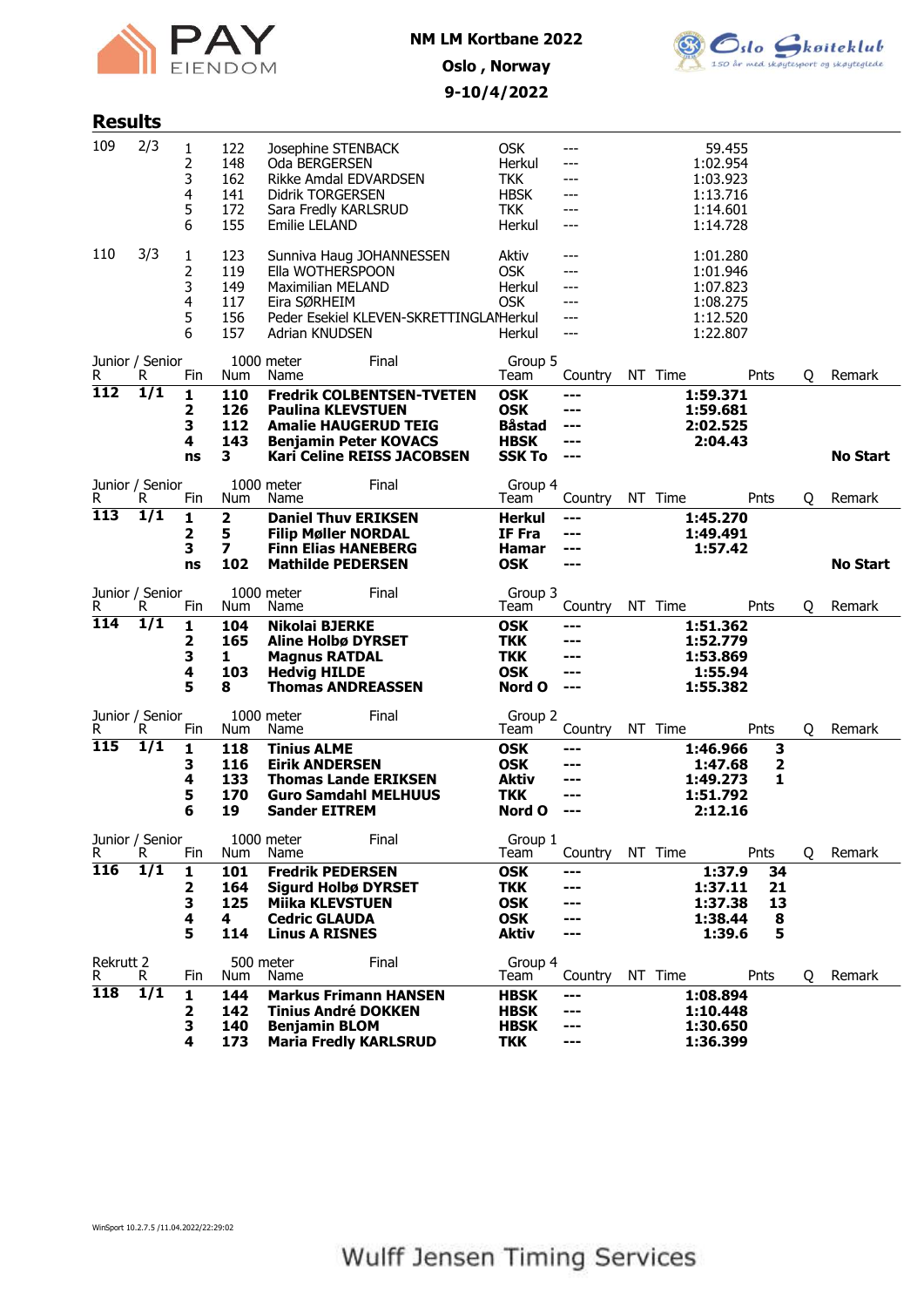



## Results

| Rekrutt 2          |                  |          |            | 500 meter                                       | Final                               | Group 3                     |              |                      |        |   |                             |
|--------------------|------------------|----------|------------|-------------------------------------------------|-------------------------------------|-----------------------------|--------------|----------------------|--------|---|-----------------------------|
| R<br>119           | R<br>1/1         | Fin      | Num        | Name                                            |                                     | Team                        | Country      | NT Time              | Pnts   | Q | Remark                      |
|                    |                  | 1<br>2   | 156<br>155 | <b>Emilie LELAND</b>                            | Peder Esekiel KLEVEN-SKRETTINHerkul | Herkul                      | $---$<br>--- | 1:08.126             | 1:07.7 |   |                             |
|                    |                  | З        | 158        | <b>Levian MINNESJORD</b>                        |                                     | <b>Herkul</b>               | ---          | 1:08.672             |        |   |                             |
|                    |                  | 4        | 146        | <b>Alma BERGERSEN</b>                           |                                     | <b>Herkul</b>               | ---          | 1:08.961             |        |   |                             |
|                    |                  | 5        | 157        | <b>Adrian KNUDSEN</b>                           |                                     | Herkul                      | ---          | 1:11.882             |        |   |                             |
|                    |                  | 6        | 172        | <b>Sara Fredly KARLSRUD</b>                     |                                     | <b>TKK</b>                  | ---          | 1:12.456             |        |   |                             |
|                    |                  |          |            |                                                 |                                     |                             |              |                      |        |   |                             |
| Rekrutt 2<br>R.    | R.               | Fin      | Num        | 500 meter<br>Name                               | Final                               | Group 2<br>Team             | Country      | NT Time              | Pnts   | Q | Remark                      |
| 120                | 1/1              | 1        | 162        | <b>Rikke Amdal EDVARDSEN</b>                    |                                     | <b>TKK</b>                  | ---          | 1:03.644             |        |   |                             |
|                    |                  | 2        | 166        | <b>Marie HAUGNÆSS</b>                           |                                     | <b>TKK</b>                  | ---          | 1:05.841             |        |   |                             |
|                    |                  | З        | 149        | <b>Maximilian MELAND</b>                        |                                     | <b>Herkul</b>               | ---          |                      | 1:06.7 |   |                             |
|                    |                  | 4        | 117        | Eira SØRHEIM                                    |                                     | <b>OSK</b>                  | ---          | 1:08.340             |        |   |                             |
|                    |                  | 5        | 141        | <b>Didrik TORGERSEN</b>                         |                                     | <b>HBSK</b>                 | ---          | 1:09.83              |        |   |                             |
|                    |                  | 6        | 161        | <b>Synne TUVA</b>                               |                                     | <b>TKK</b>                  | ---          | 1:14.156             |        |   |                             |
| Rekrutt 2          |                  |          |            | 500 meter                                       | Final                               | Group 1                     |              |                      |        |   |                             |
| R.                 | R.               | Fin      | Num        | Name                                            |                                     | Team                        | Country      | NT Time              | Pnts   | Q | Remark                      |
| $\overline{121}$   | $\overline{1/1}$ | 1        | 122        | <b>Josephine STENBACK</b>                       |                                     | <b>OSK</b>                  | ---          | 57.906               |        |   |                             |
|                    |                  | 2        | 131        |                                                 | <b>Jenny Skjæveland SOLHAUG</b>     | <b>Sandef</b>               | ---          |                      | 58.82  |   |                             |
|                    |                  | З        | 123        |                                                 | <b>Sunniva Haug JOHANNESSEN</b>     | Aktiv                       | ---          | 59.271               |        |   |                             |
|                    |                  | 4        | 132        | <b>Natalia SKRZYPIEC</b>                        |                                     | Sandef<br><b>Herkul</b>     | ---          | 59.483               |        |   |                             |
|                    |                  | 6<br>7   | 148<br>119 | <b>Oda BERGERSEN</b><br>Ella WOTHERSPOON        |                                     | <b>OSK</b>                  | ---<br>---   | 1:02.887<br>1:12.652 |        |   |                             |
|                    |                  |          |            |                                                 |                                     |                             |              |                      |        |   |                             |
| Rekrutt            |                  |          |            | 500 meter                                       | Super Final                         | Group 3                     |              |                      |        |   |                             |
| R.                 | R                | Fin      | Num        | Name                                            |                                     | Team                        | Country      | NT Time              | Pnts   | Q | Remark                      |
| 122                | 1/1              | 1        | 169        |                                                 | <b>Kasper AMDAL-EDVARDSEN</b>       | <b>TKK</b>                  | ---          | 1:44.842             |        |   |                             |
|                    |                  | 2        | 139        | <b>Helle Wulff JENSEN</b>                       |                                     | <b>HBSK</b>                 | ---          | 1:45.41              |        |   |                             |
|                    |                  | 3        | 109        |                                                 | <b>Sofia COLBENSEN TVETEN</b>       | <b>OSK</b>                  | ---          | 2:34.708             |        |   |                             |
|                    |                  | ns<br>ns | 130<br>175 | <b>Tora Reed ALFHEIM</b><br><b>Nicolas MOTA</b> |                                     | <b>OSK</b><br><b>TKK</b>    | ---<br>---   |                      |        |   | No Start<br><b>No Start</b> |
|                    |                  | ns       | 113        | Tilje Ingveig BJØRSETH                          |                                     | <b>OSK</b>                  | $--$         |                      |        |   | <b>No Start</b>             |
|                    |                  |          |            |                                                 |                                     |                             |              |                      |        |   |                             |
| Rekrutt<br>R.      | R                | Fin      | Num        | 500 meter<br>Name                               | Super Final                         | Group 2<br>Team             | Country      | NT Time              | Pnts   | Q | Remark                      |
| 123                | 1/1              | 1        | 137        | <b>Elise Knutsen SKOLEM</b>                     |                                     | <b>HBSK</b>                 | ---          | 1:21.791             |        |   |                             |
|                    |                  | 2        | 10         | <b>Andreas JUVIK</b>                            |                                     | <b>TKK</b>                  | ---          | 1:27.978             |        |   |                             |
|                    |                  | З        | 136        | <b>Edvin Knutsen SKOLEM</b>                     |                                     | <b>HBSK</b>                 | ---          | 1:28.854             |        |   |                             |
|                    |                  | 4        | 138        | <b>Emil Flygind LARSEN</b>                      |                                     | <b>HBSK</b>                 | ---          | 1:44.65              |        |   |                             |
|                    |                  | 5        | 106        | <b>Solveig LUTNES</b>                           |                                     | <b>OSK</b>                  | ---          | 1:46.974             |        |   |                             |
|                    |                  | 6        | 105        | Øydis LUTNES                                    |                                     | <b>OSK</b>                  | ---          | 1:51.267             |        |   |                             |
|                    |                  | 8        | 12         | <b>Eirin JUVIK</b>                              |                                     | <b>TKK</b>                  | ---          | 1:57.270             |        |   |                             |
| Rekrutt            |                  |          |            | 500 meter                                       | Super Final                         | Group 1                     |              |                      |        |   |                             |
| R                  | R.               | Fin      | Num        | Name                                            |                                     | Team                        | Country      | NT Time              | Pnts   | Q | Remark                      |
| 124                | 1/1              | 1        | 152        | <b>Felix Bjørge SKAGSOSET</b>                   |                                     | <b>Herkul</b>               | $---$        | 1:08.161             |        |   |                             |
|                    |                  | 2        | 145        | <b>Malin Skau BJØRGE</b>                        |                                     | <b>Herkul</b>               | ---          | 1:08.742             |        |   |                             |
|                    |                  | 3        | 147        | <b>Eirik BERGERSEN</b>                          |                                     | <b>Herkul</b>               | ---          | 1:10.525             |        |   |                             |
|                    |                  | 4        | 154        | <b>Julie LELAND</b>                             |                                     | <b>Herkul</b>               | ---          | 1:16.107             |        |   |                             |
|                    |                  | 5<br>6   | 150<br>11  | <b>Johannes MELAND</b><br><b>Anna JUVIK</b>     |                                     | <b>Herkul</b><br><b>TKK</b> | ---          | 1:21.912<br>1:28.456 |        |   |                             |
|                    |                  | 7        | 168        | <b>Julia NERDAHL-HOFF</b>                       |                                     | <b>TKK</b>                  | ---          | 1:31.866             |        |   |                             |
|                    |                  |          |            |                                                 |                                     |                             |              |                      |        |   |                             |
| Tilrettelagt<br>R. | R.               | Fin      | Num        | 1500 m SF<br>Name                               | Super Final                         | Group 1<br>Team             | Country      | NT Time              | Pnts   | Q | Remark                      |
| 125                | 1/1              |          | 108        |                                                 |                                     | <b>Båstad</b>               |              |                      |        |   |                             |
|                    |                  | 1<br>2   | 160        | <b>Maiken GUNDERSEN</b><br>Julia HEKNE          |                                     | <b>TKK</b>                  | $--$<br>---  | 3:37.595<br>4:24.207 |        |   |                             |
|                    |                  | З        | 107        | <b>Johanne BERG</b>                             |                                     | <b>OSK</b>                  | ---          | 4:43.294             |        |   |                             |
|                    |                  | 4        | 163        | <b>Vegard HAGA</b>                              |                                     | <b>TKK</b>                  | ---          | 7:28.984             |        |   |                             |